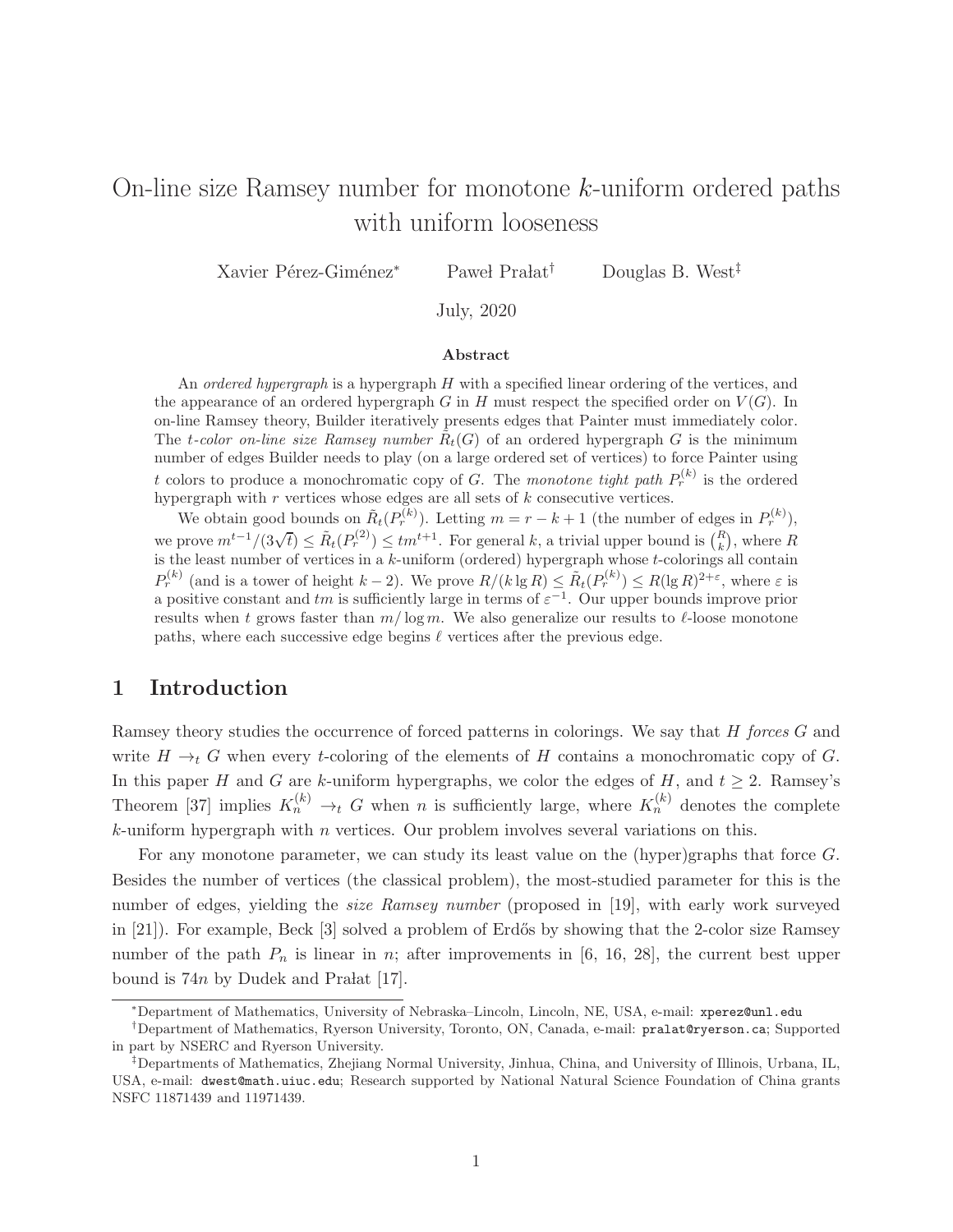Another direction considers an ordered version of hypergraphs. An ordered hypergraph is a hypergraph on a linearly ordered vertex set. In the ordered sense,  $H$  is a *subhypergraph* of  $H'$  if  $H'$  contains a copy of  $H$  with the vertices appearing in the specified order. The ordered version of Ramsey's Theorem states that for an ordered k-uniform hypergraph  $G$ , there exist an ordered k-uniform hypergraph H such that  $H \to_t G$  (meaning that every t-coloring of  $E(H)$  contains a monochromatic copy of  $G$  in the ordered sense). This follows from Ramsey's Theorem because a complete ordered hypergraph with  $n$  vertices contains all ordered hypergraphs with  $n$  vertices; that is, it is enough to force  $K_{|V|}^{(k)}$  $|V(G)|$  under any vertex ordering. Thus Ramsey numbers and size Ramsey numbers for ordered hypergraphs, being the least number of vertices or edges, respectively, in such an ordered hypergraph  $H$ , are also well-defined. Such problems have been studied in [2, 10, 12, 22, 29, 30, 31, 32].

In particular, let  $[r]$  denote  $\{1,\ldots,r\}$ . The monotone tight path  $P_r^{(k)}$  is the k-uniform ordered hypergraph with vertex set  $[r]$  whose edges are all sets of k consecutive vertices. When G is understood to be an ordered hypergraph, we use  $R_t(G)$  to denote the Ramsey number of G in the ordered sense. Thus  $R_t(P_r^{(k)})$  is the least n such that every t-coloring of the edges of the k-uniform complete ordered hypergraph with vertex set [n] contains a monochromatic copy of  $P_r^{(k)}$ . This value was studied and applied in [18, 22, 29, 30].

An "on-line" version of Ramsey theory is a game between *Builder* and *Painter*, introduced by Beck  $[4]$  and by Kurek and Rucinski  $[27]$ . In each round, Builder presents an edge that Painter must color. Builder can force a monochromatic copy of  $G$  by presenting all edges of some  $H$  such that  $H \rightarrow_t G$ . However, Builder may be able to use Painter's choices to force G to appear sooner. Online Ramsey problems have been studied for the number of edges [9, 13, 14, 23, 24, 27, 35, 36], the genus [23, 25, 34], and the maximum degree [8, 26, 39, 40]. For a monotone parameter  $\varphi$ , the *on-line*  $\varphi$  Ramsey number is the least t such that Builder can force Painter to produce a monochromatic G while keeping the value of  $\varphi$  to at most t on the presented object. The number of edges is the number of rounds (the length of the game) and hence is the natural parameter. It is so natural that the on-line size Ramsey number has confusingly also been called just the on-line Ramsey number, which term more properly is the minimum number of vertices needed. Easy arguments imply that the 2-color on-line size Ramsey number of the path  $P_n$  is at least  $2n-3$  and at most  $4n-7$  ([24]).

We combine these three variations on the Ramsey problem, studying the number of edges used in the on-line model to force an ordered hypergraph. In particular, we study the on-line size Ramsey number of monotone tight paths. Appropriate notation is needed for the resulting parameter. One common practice in Ramsey theory is to add a circumflex accent  $(\hat{R})$  to indicate a size Ramsey number. Some recent papers use a tilde accent  $(\tilde{R})$  to indicate the on-line version of the size Ramsey number (a circular accent  $\tilde{R}$  has been used with on-line versions of other parameter Ramsey numbers). These choices free the subscript for the number of colors. For ordered Ramsey numbers, OR was used in [29], but now we follow [9, 31, 32] in using the same notation as in the classical problem when it is understood that the target and host are ordered hypergraphs. Thus we use  $\tilde{R}_t(P_r^{(k)})$  for the t-color on-line size Ramsey number of the monotone tight path  $P_r^{(k)}$ .

Our results and proofs are motivated by the characterization of the t-color off-line vertex Ramsey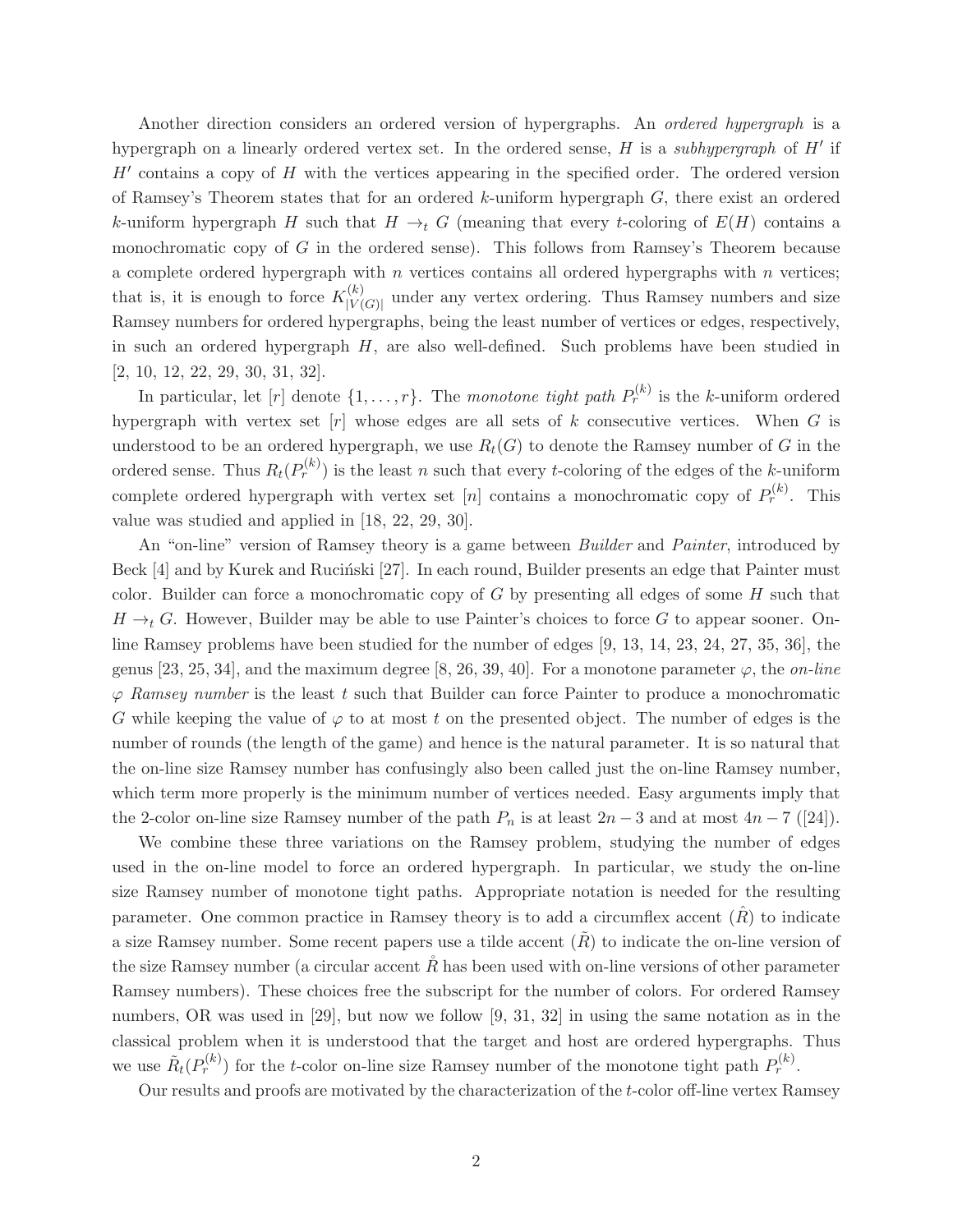number of  $P_r^{(k)}$  in terms of the size of an associated poset (partially ordered set), obtained by Moshkovitz and Shapira [30] (see [29] for an exposition and alternative presentation of the proof). Henceforth let m be the number of edges in  $P_r^{(k)}$ ; note that  $m = r - k + 1$ . The arguments and bounds are stated more cleanly in terms of m. Let  $Q_1$  be the poset consisting of t disjoint chains of size  $m-1$ . For  $j > 1$ , let  $Q_j$  be the poset consisting of all the down-sets in  $Q_{j-1}$ , ordered by inclusion. The value of  $\tilde{R}_t(P_r^{(k)})$  is given in terms of  $|Q_k|$ , and the bounds on  $|Q_k|$  follow inductively.

**Theorem 1** (Moshkovitz and Shapira [30]).  $R_t(P_r^{(k)}) = |Q_k| + 1$ . Furthermore,

$$
tow_{k-2}(m^{t-1}/2\sqrt{t}) \le |Q_k| \le tow_{k-2}(2m^{t-1}),
$$

where  $m = r - k + 1$  and  $\text{tow}_h(x)$  equals x when  $h = 0$  and  $2^{\text{tow}_{h-1}(x)}$  when  $h \geq 1$ .

This result immediately implies  $\tilde{R}_t(P_r^{(k)}) \leq \binom{|Q_k|+1}{k}$  $\binom{k}{k}$ , since  $\binom{|Q_k|+1}{k}$  $\binom{k}{k}$  is the number of edges in  $K_{|Q_k|+1}^{(k)}$ . Building on ideas used in the exposition of this proof in [29], for sufficiently small positive  $\varepsilon$  we present a strategy for Builder that proves an upper bound of  $|Q_k| (lg |Q_k|)^{2+\varepsilon}$  when  $tm$  is sufficiently large in terms of  $\varepsilon^{-1}$ , where lg is the base-2 logarithm. Our Painter strategy for the lower bound yields roughly the same lower bound as in Theorem 1. Hence our upper and lower bounds on  $\tilde{R}_t(P_r^{(k)})$  are towers of the same height.

The arguments for the upper and lower bound generalize trivially to the non-diagonal case  $\tilde{R}_t(P_{r_1}^{(k)},\ldots,P_{r_t}^{(k)})$ , where Builder seeks to force a copy of  $P_{r_i}^{(k)}$  in color i for some i. Simply let  $Q_1$ be the disjoint union of t chains such that the *i*th chain has  $r_i - k + 1$  elements.

Fox, Pach, Sudakov, and Suk [22] considered a game with a more restricted Builder, which was introduced by Conlon, Fox, and Sudakov [11]. Builder can only introduce a new vertex at the end of the ordering and can only present an edge joining the newest vertex to earlier vertices. Painter colors each presented edge immediately. Our Builder can simulate this game, so the optimal value  $f_t(m)$  in their game is at least  $\tilde{R}_t(P_{m+1}^{(2)})$ . For constant t (and here  $k = 2$ ), Fox et al. [22] proved

$$
\frac{t-1-o(t)}{\log t}m^t\log m \le f_t(m) \le \left(1+\frac{t-1}{\log(1+1/(t-1))}\log(m+1)\right)(m^t+1).
$$

Since their Builder is weaker, their lower bound is naturally larger than ours; neither result implies the other. For large t (growing faster than  $m/\log m$ ), our upper bound is smaller than theirs, but for constant  $t$  their upper bound is better.

They also studied the k-uniform version of their game, where their objective was to obtain an upper bound on the vertex Ramsey number of the monotone tight path in terms of the length of their game. Since  $R_t(P_r^{(k)}) = |Q_k| + 1$  by [30], in their game also Builder must use more than  $|Q_k|$ vertices to end the game.

Indeed, if Painter knows that the game is being played by their Builder, meaning that vertices will only be introduced from left to right, then Painter can use our strategy (in the general kuniform case) with a supply of  $Q_k$  vertices (treating them as described in Section 3), achieving  $|Q_k|/k$  as a lower bound against their Builder. Similarly, when the vertices are known initially (that is, in the off-line setting), our Painter strategy also implies that any hypergraph forcing  $P_r^{(k)}$ has more than  $|Q_k|$  vertices, thus yielding the lower bound  $R_t(P_r^{(k)}) > |Q_k|$  in Theorem 1. A closer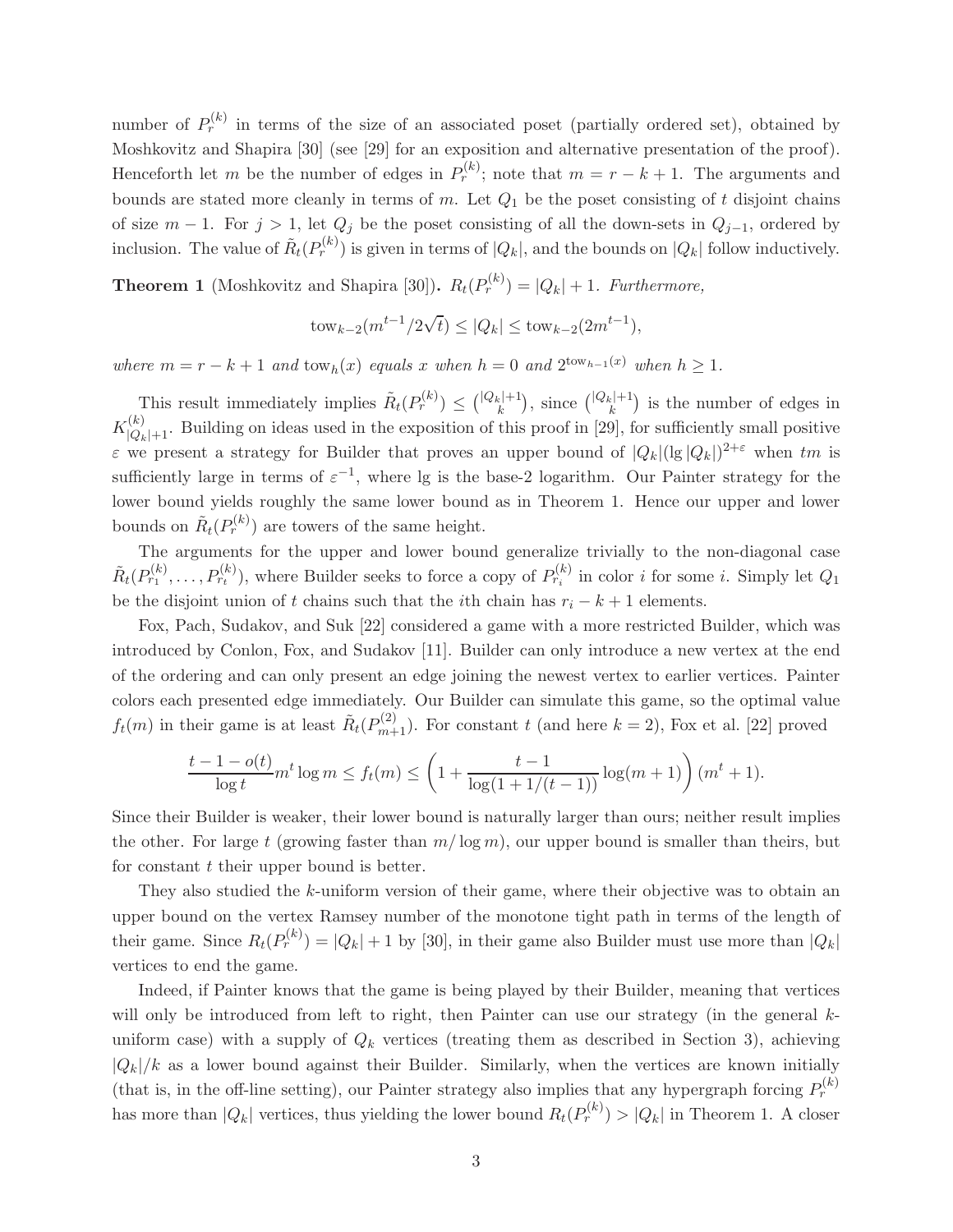look at the upper bound strategy for Builder also yields the upper bound  $R_t(P_r^{(k)}) \leq |Q_k| + 1$ . The ideas in our proof are similar to the ideas in the proofs in [30] and [29].

Our proofs also generalize easily to describe the Ramsey number of the monotone  $\ell$ -loose kuniform path  $P_r^{k,\ell}$  for  $1 \leq \ell \leq k$ . Here each edge consists of k consecutive vertices, and two consecutive edges have  $k - \ell$  common vertices. (In particular,  $r = k + \ell(m - 1)$  when there are m edges.) Note that  $P_r^{(k)} = P_r^{k,1}$ , while  $P_r^{k,k}$  is a k-uniform matching in which each edge ends before the next edge begins in the vertex ordering. Let  $h = \lfloor k/\ell \rfloor$ . Our arguments for the on-line version of the problem yield  $R_t(P_r^{k,\ell}) = \ell |Q_h| + s$ , where  $s = k - (h-1)\ell$ . This formula was obtained earlier by Cox and Stolee [12], expressed in different notation. They gave a separate argument for the case  $\ell = k$  (matchings), though this formula applies to both.

In the last section we discuss an off-line version of this problem for directed graphs and hypergraphs, related to results of Ben-Eliezer, Krivelevich, and Sudakov [5].

# 2 On-line scenario: The graph case  $(k = 2)$

The game ends when Builder forces Painter to produce a monochromatic monotone tight path with  $m$  edges. For clarity and because the numerical bounds are somewhat tighter in this case, we first consider the case  $k = 2$ . For the monotone path,  $R_t(P_r^{(2)}) = m^t + 1$ . The trivial upper bound is  $\binom{R_t(P_r^{(2)})}{2}$  $P_T^{(2)}$ , but our upper bound is not much larger than  $R_t(P_T^{(2)})$ . Like the result of [30], it is motivated by the short proof due to Seidenberg [41] of the Erdős–Szekeres Theorem [20] on monotone subsequences.

Theorem 2. For  $m = r - 1$  with  $r \geq 3$ , always  $m^{t-1}/(3\sqrt{t}) \leq \tilde{R}_t(P_r^{(2)}) \leq tm^{t+1}$ .

*Proof.* Let  $M = \{0, 1, ..., m - 1\}$ . Given  $a = (a_1, ..., a_t) \in M^t$ , let  $|a| = \sum a_i$ .

**Upper bound** (Builder strategy): Builder uses  $m^t + 1$  vertices, viewed as ordered from left to right. At any time, all vertices are labeled with vectors in  $M^t$ , where the *i*th coordinate of the label for v is the number of edges in the longest monotone path in color  $i$  that ends at v. All labels are initially the all-0 vector. Let  $\Lambda$  denote the "top" vector in  $M^t$ ; its components all equal  $m-1$ .

Builder seeks to produce label  $\Lambda$  at one of the first  $m<sup>t</sup>$  vertices, after which playing the edge from this vertex to the last (rightmost) vertex wins the game no matter what color Painter gives it. If no two vertices among the first  $m<sup>t</sup>$  have the same label, then all labels occur, including  $\Lambda$ .

Otherwise, some vertices u and v have the same label, say with u before v. These vertices cannot yet be adjacent, since their labels would then differ in the coordinate for the color of uv. Builder plays uv. The label for v increases in the coordinate for the color Painter uses on uv.

On each round, the label for the second vertex of the edge played increases by 1 in some coordinate. To avoid reaching  $\Lambda$  or reaching m in any coordinate, each label must increase fewer than  $(m-1)t$  times. By the pigeonhole principle, within  $m^t[(m-1)t-1]+1$  rounds some label reaches  $\Lambda$ , and the next play wins. Note that  $m^t[(m-1)t-1]+1 < tm^{t+1}$ .

Lower bound (*Painter strategy*): Let  $B = \{a \in M^t: |a| = \lfloor (m-1)t/2 \rfloor\}$ . Until Builder uses more than  $|B|$  vertices, Painter can assign different labels from B to all vertices used. These labels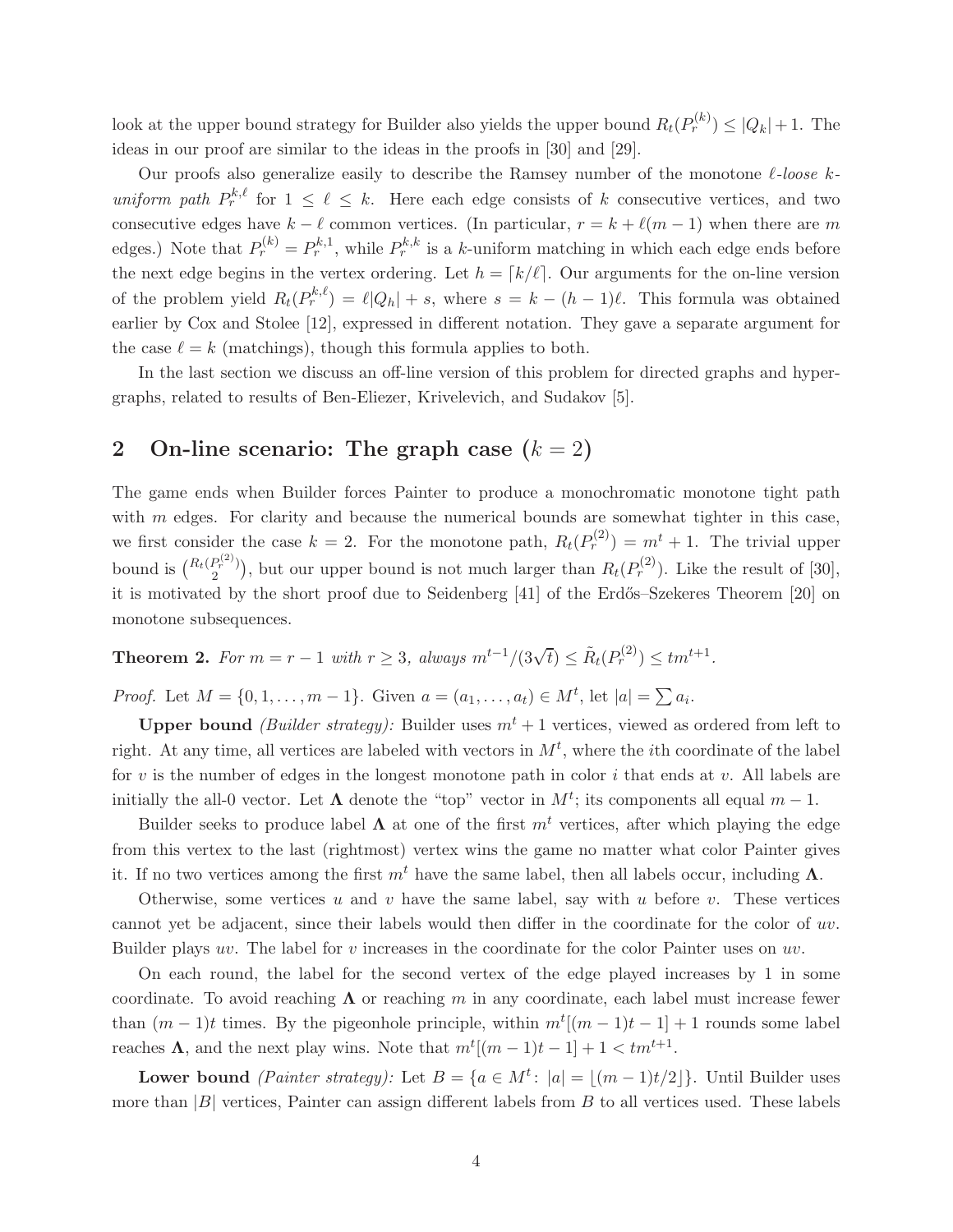remain unchanged throughout the game. Let  $a(v)$  denote the label assigned by Painter to v, with  $a(v) = (a_1(v), \ldots, a_t(v))$ . When Builder plays an edge uv with u before v, Painter gives it a color i such that  $a_i(v) > a_i(u)$ . Such a coordinate exists, since  $a(u) \neq a(v)$  and  $|a(u)| = |a(v)|$ .

Choosing colors in this way maintains for each vertex  $w$  the property that every monotone path in color i arriving at vertex w has at most  $a_i(w)$  edges. This holds since along a monotone path in color *i* the *i*th coordinate of the label strictly increases with each step. Since  $a(w) \in M^t$ , no monochromatic monotone path has m edges. Since using more than  $|B|$  vertices requires playing more than  $|B|/2$  edges, Painter can survive at least  $|B|/2$  rounds without creating a monochromatic monotone path with  $m$  edges.

The elements of M are the elements of  $Q_2$ , and B is a middle level. Using Chebyshev's Inequality and the pigeonhole principle, Moshkovitz and Shapira [30] showed  $|B| \geq \frac{2}{3}m^{t-1}/\sqrt{t}$ .  $\Box$ 

**Remark 3.** It is well known by many arguments that B is a largest level in  $Q_2$ . (For example, the product of chains is a symmetric chain order, the convolution of symmetric log-concave sequences is symmetric and log-concave, explicit injections map one level to the next toward the middle, etc.) Since  $|M^t| = m^t$  and there are  $(m-1)t + 1$  levels, we thus have  $|B| > m^{t-1}/t$  by the pigeonhole principle alone.

Using the Chernoff bound instead of Chebyshev's Inequality in the argument in [30], we can improve the lower bound on |B| to 0.7815987 $m^{t-1}/\sqrt{t}$ . The value of |B| was also studied by Alekseev [1]. A special case is that when  $m \in o(e^t/\sqrt{t})$ , the value of |B| is asymptotic to  $m^{t-1}/\sqrt{\pi t/6}$ .

For the non-diagonal case, with  $m_i$  being the forbidden length in color i, the argument yields

$$
\frac{\prod m_i}{2\sum m_i} \leq \tilde{R}_t(P_{r_1}^{(2)}, \dots, P_{r_t}^{(2)}) \leq \sum m_i \prod m_i.
$$

Here the pigeonhole argument for the size of the largest antichain in  $Q_2$  gives the lower bound on |B|. Again Chebyshev's Inequality can be used to improve it somewhat, but the resulting formula is more complicated.

Our lower bound remains valid against a stronger Builder. Suppose Builder can present any directed graph in seeking a monochromatic directed path, instead of only presenting edges directed from lower to higher vertices. The strategy for Painter establishes the same lower bound, where "an edge uv with u before v" becomes "an edge directed from u to v". This works because the labels for vertices are incomparable. We will return to the digraph problem in the last section.

## 3 On-line scenario: The hypergraph case

For the k-uniform monotone tight path, the flavor of the arguments extends that of the graph case, but the details are more delicate. As described in the introduction, let  $Q_1$  be the poset consisting of t disjoint chains of  $m-1$  elements each. The *i*th chain is associated with color *i*. For  $j > 1$ , the poset  $Q_j$  consists of the down-sets in  $Q_{j-1}$ , ordered by inclusion. The arguments are the same for the non-diagonal case, with the *i*th chain in  $Q_1$  consisting of  $m_i-1$  elements, where  $m_i = r_i-k+1$ .

We will first study the upper bound. Let  $G$  denote the current hypergraph of edges played by Builder and colored by Painter. In the strategy for Builder used to prove the upper bound, Builder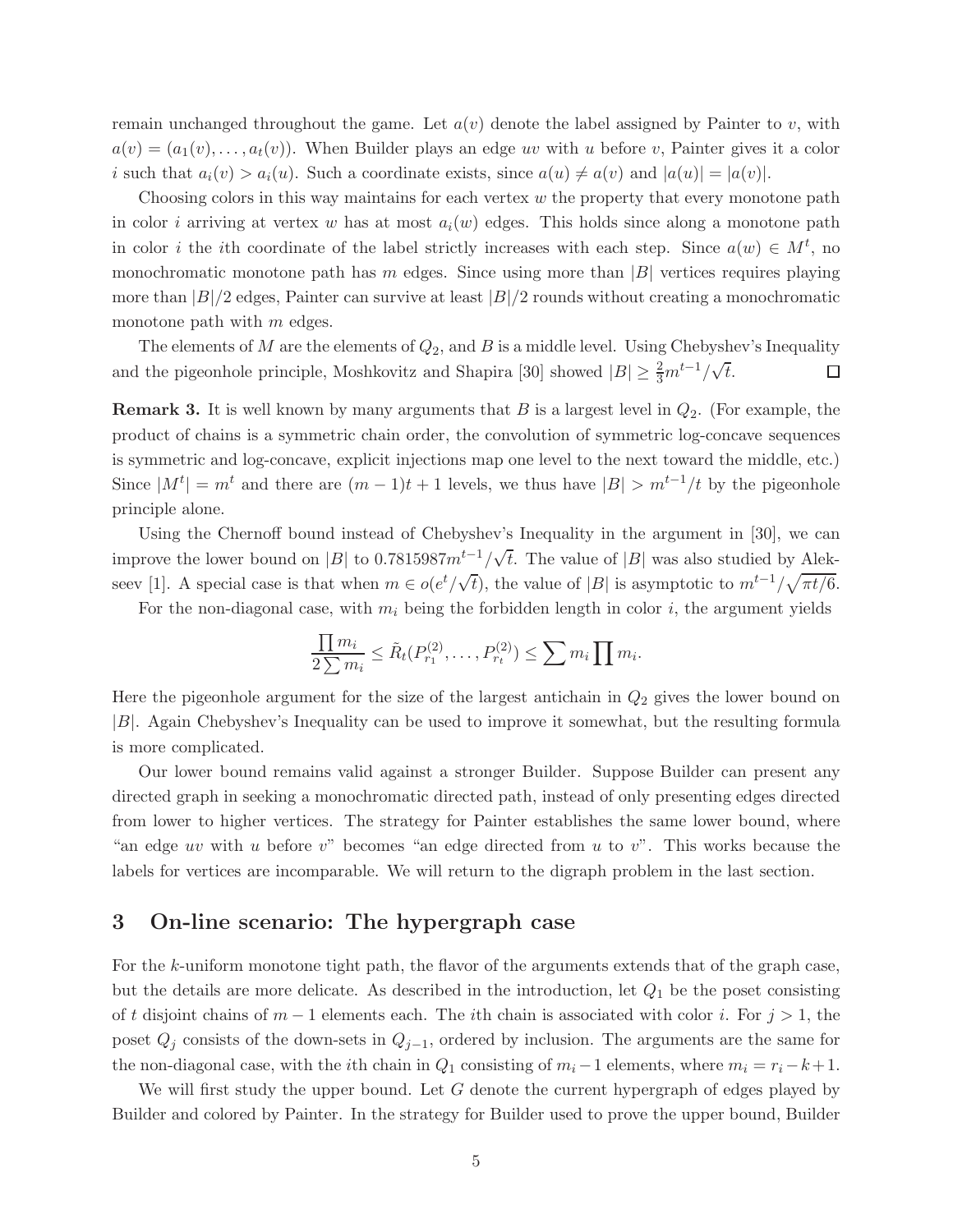will confine play to a fixed vertex set  $[n]$ , where  $[n] = \{1, \ldots, n\}$ , under the usual order on N. Given a set  $Y \subseteq [n]$ , let  $Y^+$  be the set obtained from Y by deleting the first vertex, and let  $Y^-$  be the set obtained from Y by deleting the last vertex. Let  $\binom{[n]}{i}$  $j^{(n)}$  denote the family of j-element subsets of [n]. We recursively define functions  $g_k, \ldots, g_1$  such that  $g_j: \binom{[n]}{j}$  $j^{(n)}(j) \rightarrow Q_{k-j+1}$ , except that  $g_k$  is defined only on the k-sets that are actual edges of G. We also recursively define a notion of one  $j$ -set "following" another. Both definitions depend on G and pertain to the strategy that Builder will use to pick the next edge as long as G has no monochromatic  $P_r^{(k)}$ .

**Definition 4.** For  $Y \in E(G)$ , if Y has color i and the longest monochromatic tight path with last edge Y has p edges, then let  $g_k(Y)$  be element p on the *i*th chain in  $Q_1$ . For  $Y \in \binom{[n]}{j}$  $_{j}^{n}$ ) with  $j < k$ , let  $\overleftarrow{Y} = \{Z \in \binom{[n]}{j+1} : Z^+ = Y\}$ ; call the elements of  $\overleftarrow{Y}$  the *precursors* of Y. Given that  $g_{j+1}$  has been defined, for  $Y \in \binom{[n]}{j}$  $j^{(n)}$  define  $g_j(Y)$  as follows:

 $g_j(Y)$  is the downset in  $Q_{k-j}$  generated by  $\{g_{j+1}(Z): Z \in \overleftarrow{Y}\}.$ 

Being a downset in  $Q_{k-j}$ , by definition  $g_j(Y) \in Q_{k-j+1}$ .

**Definition 5.** Given  $Y_1, Y_2 \in \binom{[n]}{k}$  $\binom{n}{k}$ , say that  $Y_2$  follows  $Y_1$  if  $Y_1, Y_2 \in E(G)$  and  $Y_1^+ = Y_2^-$ . For  $Y_1, Y_2 \in \binom{[n]}{j}$  $j^{(n)}$  with  $j < k$ , say that  $Y_2$  follows  $Y_1$  if

- (A)  $Y_1^+ = Y_2^-$  and
- (B) for each maximal element w of  $g_i(Y_1)$ , the  $(j + 1)$ -set  $Y_1 \cup Y_2$ follows some precursor  $Z_1$  of  $Y_1$  such that  $g_{j+1}(Z_1) = w$ .

Note that (B) in Definition 5 holds trivially when  $g_j(Y_1)$  is empty. Since a precursor  $Z_2$  of  $Y_2$ following a precursor  $Z_1$  of  $Y_1$  requires  $Z_2^- = Z_1^+ = Y_1$ , the set  $Y_1 \cup Y_2$  is the only precursor of  $Y_2$ that can follow a precursor of  $Y_1$ . When  $Y_2$  follows  $Y_1$ , the set  $Y_1 \cup Y_2$  is a set Z such that  $Z^- = Y_2$ and  $Z^+ = Y_2$ .

Our strategy for Builder is based on a crucial property of  $g_j$  we prove next. We think of  $g_j$  as assigning a label in  $Q_{k-j+1}$  to a j-set Y.

**Lemma 6.** If  $Y_2$  follows  $Y_1$  in  $\binom{[n]}{i}$  $j^{(n)}(y_j)$ , then  $g_j(Y_1) \not\geq g_j(Y_2)$  in  $Q_{k-j+1}$ .

*Proof.* The proof is by induction on  $k - j$ . For  $j = k$ , if  $Y_2$  follows  $Y_1$  in  $E(G)$ , then either  $Y_1$  and  $Y_2$  have the same color, in which case  $g_k(Y_2) > g_k(Y_1)$  in  $Q_1$ , or they have different colors, in which case  $g_k(Y_1)$  and  $g_k(Y_2)$  are incomparable in  $Q_1$ . In either case,  $g_k(Y_1) \ngeq g_k(Y_2)$ .

For  $j \leq k$ , suppose that the claim holds for  $j+1$ . Given that  $Y_2$  follows  $Y_1$  in  $\binom{[n]}{j}$  $\binom{n}{j}$ , let  $Z = Y_1 \cup Y_2 \in \binom{[n]}{j+1}$ . If  $Y_1$  has no precursors, then  $g_j(Y_1)$  is empty; the claim is then trivially true, since Z is a precursor of  $Y_2$  and thus  $g_j(Y_2)$  is nonempty. Otherwise, let w be a maximal element of  $g_j(Y_1)$ . Since  $Y_2$  follows  $Y_1$ , by definition Z follows some  $Z_1 \in \overleftarrow{Y}_1$  with  $g_{j+1}(Z_1) = w$ . By the hypothesis for  $j+1$ , we have  $w = g_{j+1}(Z_1) \ngeq g_{j+1}(Z)$  for all such  $Z_1$ . Since this holds for all w that are maximal in  $g_i(Y_1)$ , the label  $g_{i+1}(Z)$  does not lie in the downset generated by the precursors of  $Y_1$  (which by definition is  $g_j(Y_1)$ ). However, since  $Z \in \overleftarrow{Y}_2$ , the label  $g_{j+1}(Z)$  does lie in  $g_j(Y_2)$ . Hence as downsets in  $Q_{k-j}$ , the family  $g_j(Y_2)$  is not contained in the family  $g_j(Y_1)$ , which means  $g_j(Y_1) \not\geq g_j(Y_2)$  as elements of  $Q_{k-j+1}$ . □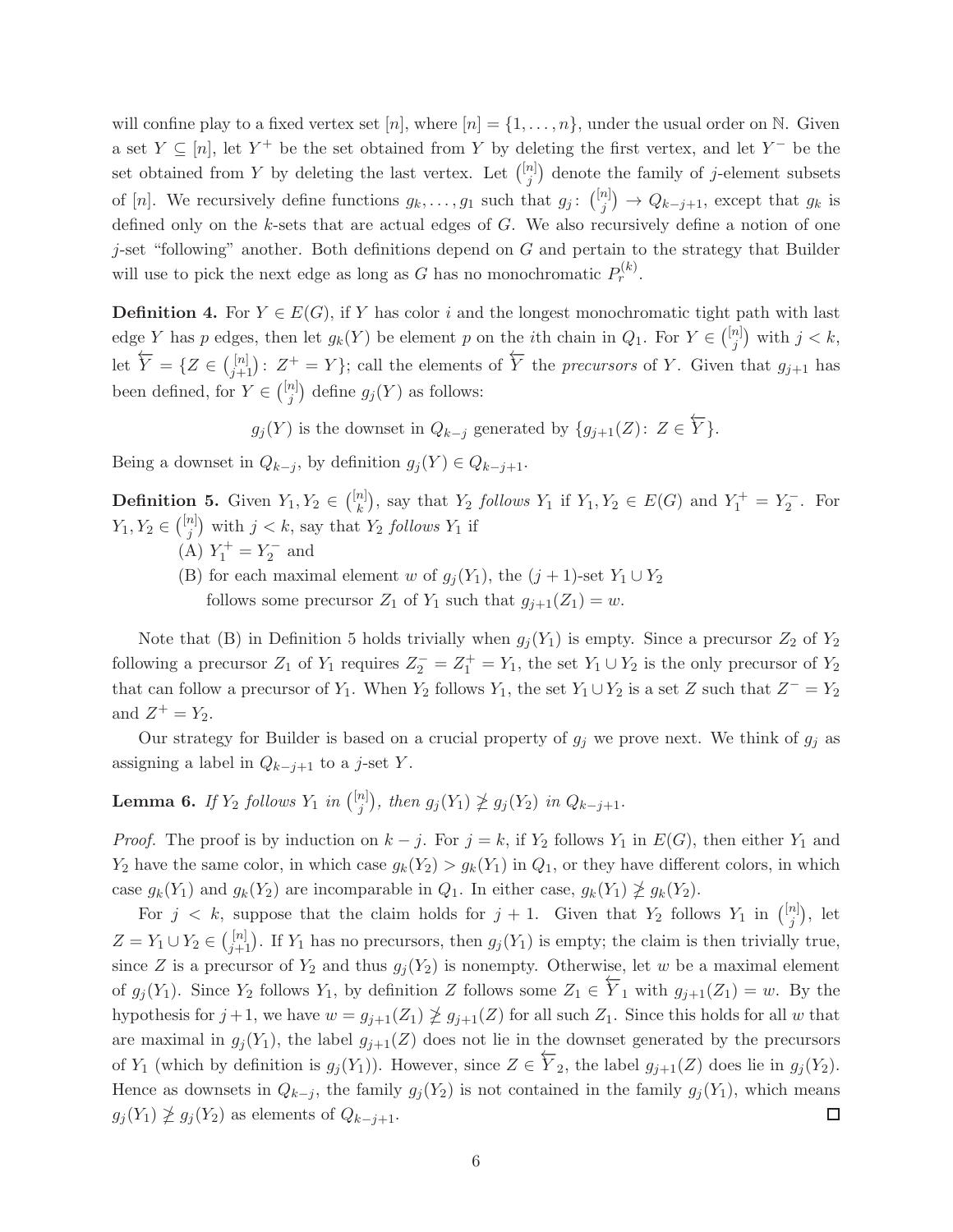The inductive definition of "follows" facilitates Lemma 6. To simplify the presentation of Builder's strategy, we provide a more explicit description of what " $Y_2$  follows  $Y_1$ " guarantees.

**Definition 7.** For a j-set Y with  $j < k$  or an edge  $Y \in E(G)$ , we form a tree  $U(Y)$ . The nodes of the tree are elements of the posets  $Q_{k-j+1}, \ldots, Q_1$ . The root of  $U(Y)$  is the label  $g_j(Y) \in Q_{k-j+1}$ . Any node z in  $U(Y)$  that is an element of  $Q_i$  for  $i > 1$  is also a downset in  $Q_{i-1}$ ; the children of z in  $U(Y)$  are the maximal elements of this downset in  $Q_{i-1}$ . The process iterates until we reach elements of  $Q_1$  as the leaves of  $U(Y)$ . To avoid confusion, we will refer to the vertices of the tree  $U(Y)$  as nodes and reserve the term "vertex" for the elements of  $V(G)$ .

An *instance* of  $U(Y)$  for a *j*-set Y associates vertex sets to the nodes. Associated to the root of  $U(Y)$ , which is  $g_i(Y) \in Q_{k-j+1}$ , is the set Y. To a non-root node  $w \in Q_i$  whose parent in  $U(Y)$  is  $z \in Q_{i+1}$  and has associated  $(k-i)$ -set Z, we associate a precursor Z' of Z such that  $g_{k-i+1}(Z') = w$ ; note that  $Z'$  is a  $(k-i+1)$ -set. Iteratively, we choose associated sets moving away from the root. Since the leaves are in  $Q_1$ , their associated sets are k-sets: that is, edges.

We must confirm that the selection of labels is well-defined, so that every such tree  $U(Y)$  has at least one instance of the form described. When w is a child in  $U(Y)$  of the node  $z \in Q_{i+1}$  with associated  $(k - i)$ -set Z, we have already chosen Z so that  $g_{k-i}(Z) = z$ . By definition, z is the downset in  $Q_i$  generated by  $\{g_{k-i+1}(Z')\colon Z' \in \overleftarrow{Z}\}$ , and w is a maximal element in that downset. Thus w must be the image under  $g_{k-i+1}$  of some precursor of Z.

**Lemma 8.** A j-set  $Y_2$  follows a j-set  $Y_1$  if and only if  $Y_1^+ = Y_2^-$  and there is an instance of  $U(Y_1)$ such that for every node, deleting the first element of the associated set W and replacing it with the last element y of  $Y_2$  yields a set Z following W. In particular, for every edge W associated with a leaf, replacing the first vertex of  $W$  with y yields an edge in  $G$ .

*Proof.* First suppose that  $Y_2$  follows  $Y_1$ . The tree  $U(Y_1)$  is fixed, but the instance we construct depends on  $Y_2$ . We construct the needed instance of  $U(Y_1)$  by finding sets to associate with nodes along each path from the root. The set  $Y_1$  is associated with the root node.

Given that  $Y_2$  follows  $Y_1$ , let  $Z_1 = Y_1 \cup Y_2$ . Note that  $Z_1$  arises from  $Y_1$  by adding the last vertex y from  $Y_2$ . By the definition of  $Y_2$  following  $Y_1$ , the set  $Z_1$  is required to be a  $(j + 1)$ -set that, for each child  $w_1$  of the root of  $U(Y_1)$ , follows some precursor  $W_1$  of  $Y_1$  that has label  $w_1$ . This selects  $W_1$  as a  $(j + 1)$ -set to associate with  $w_1$  in the instance of  $U(Y_1)$  we are building.

At the next level, descending from a child  $w_1$ , we have  $Z_1$  following  $W_1$ . We let  $Z_2 = W_1 \cup Z_1$ . For each child  $w_2$  of  $w_1$ , we apply the same argument to obtain the  $(j + 2)$ -set  $W_2$  to associate with  $w_2$ . Repeating this argument along any path from the root to a leaf of  $U(Y_1)$ , we obtain successively larger sets  $Z_1, \ldots, Z_{k-j}$  that respectively follow sets  $W_1, \ldots, W_{k-j}$  associated with the nodes along the path. Each  $Z_i$  is obtained by deleting the smallest element of  $W_i$  and adding y. Finally,  $Z_{k-j}$  is an edge following an edge  $W_{k-j}$  associated with the leaf at the end of the path. We obtain such an edge  $Z_{k-j}$  for each leaf. (It is just the edge  $Y_2$  following  $Y_1$  when  $j = k$ .)

The converse is the specialization of the assumed condition on  $U(Y_1)$  to the root node.

 $\Box$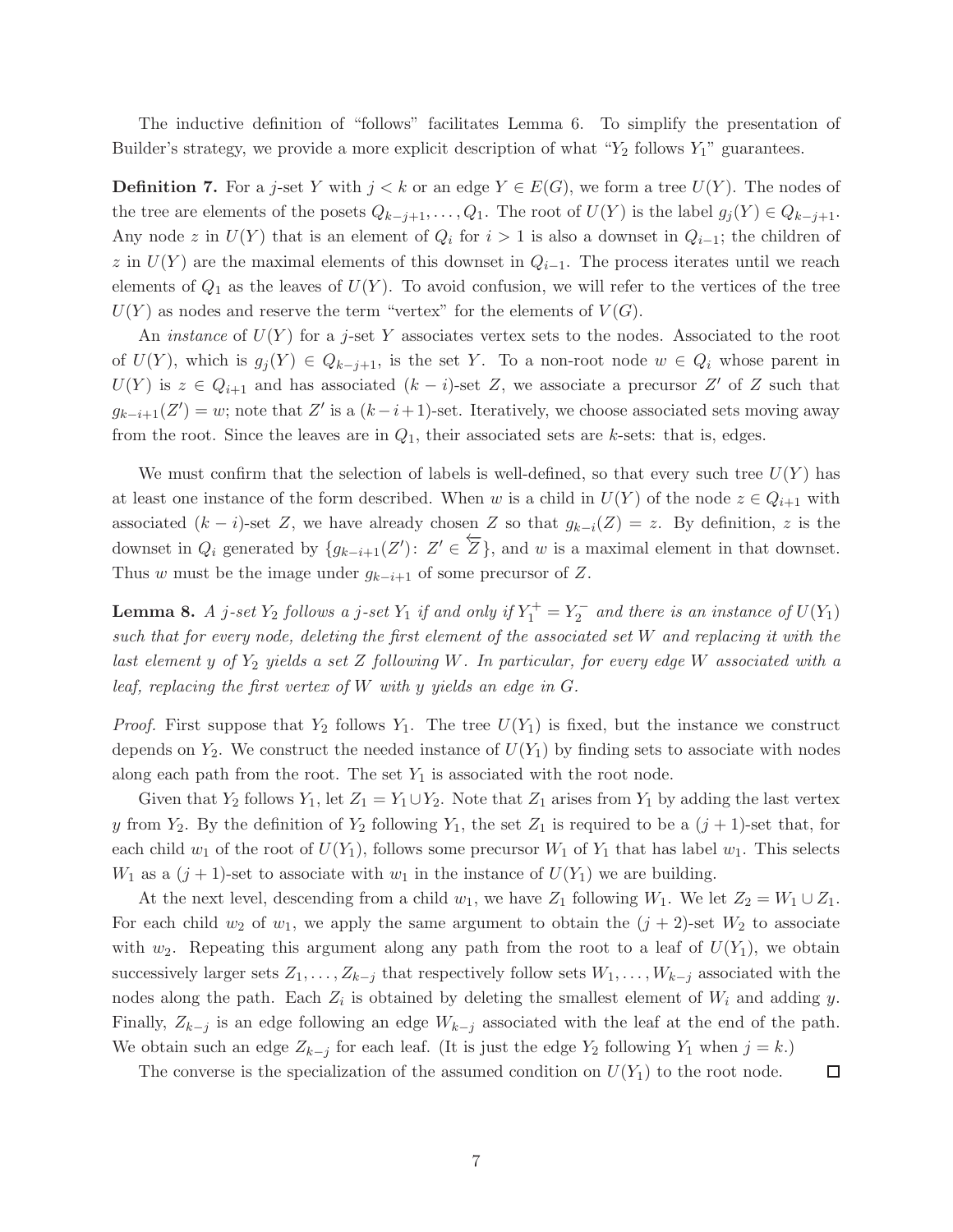**Remark 9.** For  $Y \in \binom{[n]}{j}$  $\binom{n}{j}$ , if no precursor of Y has a defined label, then the downset generated by  $\overline{Y}$  is empty, and  $g_j(Y)$  is the bottom element of  $Q_{k-j+1}$ . This occurs for any  $(k-1)$ -set whose precursors all are not edges of G and for any j-set with first vertex 1 (it has no precursors).

Each of  $Q_2, \ldots, Q_k$  has one element of rank 0, which is the empty downset in the previous poset. Also each of  $Q_3, \ldots, Q_k$  has one element of rank 1, which is the downset of size 1 consisting of the bottom element of the previous poset. Inductively, ranks 0 through  $j-2$  of  $Q_j$  form a single chain with one element of each rank. For  $0 \le i \le j-2$ , let  $\mathbf{V}_j^i$  be the element of rank i in  $Q_j$ .

With vertex set  $[n]$  before any edges have been played, all k-sets have undefined labels. Hence the label of each  $(k-1)$ -set at the start is  $\mathbf{V}_2^0$ . A j-set with least element 1 has no precursor, so its label is  $\mathbf{V}_{k-j+1}^0$ . For  $j < k-1$ , a j-set Y with least element 2 has one precursor, which has label  $\mathbf{V}_{k-j}^0$ , so initially  $g_j(Y) = \mathbf{V}_{k-j+1}^1$ . Inductively, for  $j < k$ , a j-set Y with least element i has initial label  $\mathbf{V}_{k-j+1}^{i-1}$  if  $i \leq k-j$  and label  $\mathbf{V}_{k-j+1}^{k-j-1}$  if  $i > k-j$ . In particular, for the crucial case  $j = 1$ , the initial label of the vertex *i* is  $V_k^{i-1}$  for  $i \leq k-1$  and  $V_k^{k-2}$  for  $i > k-1$ .

Our upper bound for general k is also valid for  $k = 2$ , but in that case Theorem 2 provides a stronger bound. For  $k = 3$  our bound is a bit weaker than for larger k, which introduces some complication in the inductive proof. The combinatorial bound obtained first is valid for all  $k, m, t$ , but the bound in terms of  $|Q_k|$  alone requires tm (or equivalently  $|Q_1|$ ) to be sufficiently large.

**Theorem 10.** For  $k, m, t \in \mathbb{N}$  with  $t, m \geq 2$  and  $r = k + m - 1$ .

$$
\tilde{R}_t(P_r^{(k)}) \le |Q_k| \cdot |Q_{k-1}| \prod_{i=1}^{k-1} a_i,
$$

where  $a_i$  is the size of the largest antichain in  $Q_i$ . Moreover, for any sufficiently small positive constant  $\varepsilon$ ,

$$
|Q_3| \cdot |Q_2| a_2 a_1 \le |Q_3| (|g||Q_3|)^{2 + \frac{1}{t-1} + \varepsilon} \qquad \text{and} \qquad |Q_k| \cdot |Q_{k-1}| \prod_{i=1}^{k-1} a_i \le |Q_k| (|g||Q_k|)^{2 + \varepsilon} \quad (\text{for } k \ge 4)
$$

when tm is sufficiently large compared to  $\varepsilon^{-1}$ .

*Proof.* We give a strategy for Builder. Let  $n = |Q_k| + 1$ . Builder plays k-sets from the fixed ordered vertex set [n], numbered from left to right. After each round the label functions  $g_k, \ldots, g_1$  are defined as in Definition 4 for the hypergraph played so far. Let  $\Lambda_j$  be the unique top element in  $Q_j$ , for  $2 \leq j \leq k$ . Builder seeks a vertex z in  $[n] - \{n\}$  with  $g_1(z) = \Lambda_k$ . Since  $\Lambda_k$  is the downset in  $Q_{k-1}$  that is all of  $Q_{k-1}$ , this vertex z has a precursor  $\{y, z\}$  with label  $\Lambda_{k-1}$ . Iterating, some  $(k-1)$ -set Y ending at z has label  $\Lambda_2$ . Since  $\Lambda_2 = (m-1, \ldots, m-1)$ , in each color some precursor of Y is the last edge in a path of  $m-1$  edges. Builder then plays the edge  $Y \cup \{n\}$  to win.

Builder plays to force Painter to produce such a vertex z. Before any edges are played, the labels are as described in Remark 9. The labels of the first  $k - 1$  vertices never change (always  $g_1({i}) = \mathbf{V}_k^{i-1}$  for  $i \leq k-1$ , since no edge can be played ending at one of those vertices. All vertices from  $k-1$  to n initially have the same label  $\mathbf{V}_k^{k-2}$  with rank  $k-2$  in  $Q_k$ .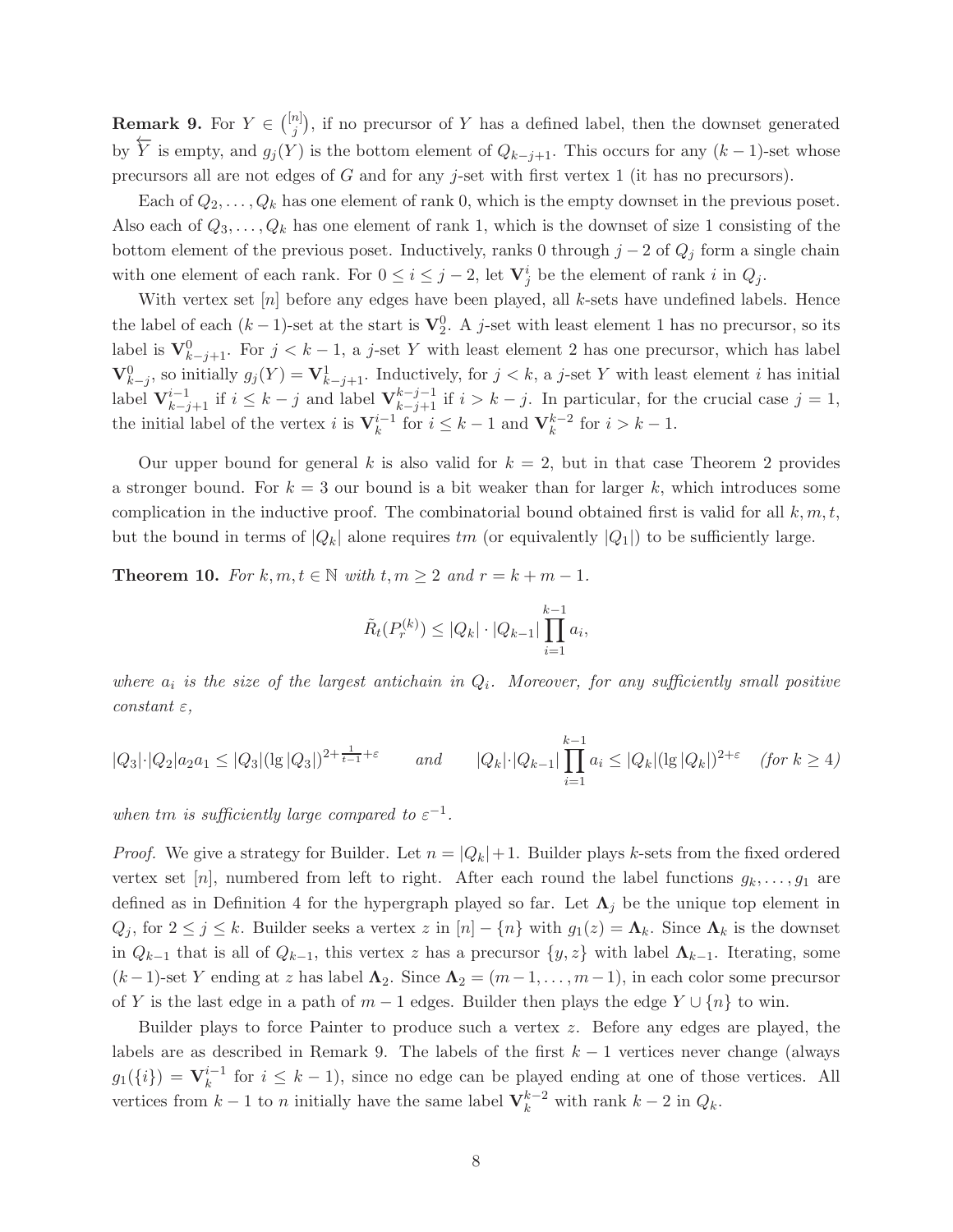Playing an edge in the game creates a label for that edge. The label of an existing edge stays the same or moves upward on its chain, by the definition of  $g_k$ . For a j-set Y with  $j < k$ , by induction on  $k - j$ , the label  $g_j(Y)$  stays the same or moves upward in  $Q_{k-j+1}$ , because the label is defined to be the downset generated by the labels of the precursors. The precursors remain the same (except that precursors can be added when  $j = k - 1$ ). By the induction hypothesis, the labels of the precursors stay the same or move up. Hence the downset they generate stays the same or becomes larger, which means that  $g_j(Y)$  stays the same or moves up.

After the first  $k-2$  vertices and before the last, there are  $|Q_k| - k + 2$  vertices, and their labels are initially (and hence always) above the bottom  $k-2$  elements of  $Q_k$ . If  $\Lambda_k$  is not the label of any of them, then their labels are confined to a set of  $|Q_k| - k + 1$  elements in  $|Q_k|$ . By the pigeonhole principle, two of these vertices have the same label. We claim that in this situation Builder can make a vertex label go up in  $Q_k$ .

Builder picks two vertices x and y having the same label, with x before y. Since x and y have the same label, Lemma 6 guarantees that  $y$  does not follow x. Builder plays edges to make  $y$  follow x. Since labels that change can only move up, Lemma 6 implies that playing edges to make y follow x causes the label of y to increase in  $Q_k$ .

In order to make y follow x, Builder uses an instance of  $U({x})$ . For each leaf in  $U({x})$ , the associated edge Z ends with x. By Lemma 8, y follows x if  $Z^+ \cup \{y\}$  is an edge for each such Z. Builder plays all such k-sets that are not already edges.

The number of edges played by Builder to make  $y$  follow x is at most the number of leaves in  $U(\lbrace x \rbrace)$ . Since the children in  $U(\lbrace x \rbrace)$  of each label in  $Q_j$  form an antichain in  $Q_{j-1}$  (because they are the maximal elements of a downset in  $Q_{j-1}$ ), the number of leaves is bounded by  $\prod_{i=1}^{k-1} a_i$ , where  $a_i$  is the maximum size of an antichain in  $Q_i$ .

As long as no monotone tight path with m edges is created, the labels of the  $|Q_k| - k + 1$ vertices we are considering can rise at most  $|Q_{k-1}| - k$  times without reaching  $\Lambda_k$ , since  $\Lambda_k$  is the full downset of size  $|Q_{k-1}|$  in  $Q_{k-1}$ , and each of these labels initially is the unique downset of size  $k-1$ . Hence

$$
1 + [(|Q_k| - k + 1)(|Q_{k-1}| - k) + 1] \prod_{i=1}^{k-1} a_i
$$

moves suffice for Builder to finish the game. Thus  $\tilde{R}_t(P_r^{(k)}) \leq |Q_k| \cdot |Q_{k-1}| \prod_{i=1}^{k-1} a_i$ .

The remainder of the proof, obtaining an upper bound on  $\tilde{R}_t(P_r^{(k)})$  in terms of  $|Q_k|$  alone, is purely numerical. Let  $\varepsilon$  be a sufficiently small positive constant. We seek

$$
|Q_2|a_2a_1 \leq (|g||Q_3|)^{2+\frac{1}{t-1}+\varepsilon} \quad \text{and} \quad |Q_{k-1}|\prod_{i=1}^{k-1} a_i \leq (|g||Q_k|)^{2+\varepsilon} \quad (\text{for } k \geq 4). \tag{1}
$$

We will find positive constants  $t_0$  and  $m_0$  in terms of  $\varepsilon$  such that (1) holds when  $tm \geq t_0m_0$ . Note that we are not trying to optimize these bounds.

Let  $q_i = |Q_i|$ . The rank of an element of  $Q_i$  is its size as a downset in  $Q_{i-1}$ ; hence  $Q_i$  has  $|Q_{i-1}|+1$  ranks. Since the minimal and maximal elements are unique,  $Q_i$  has a decomposition into the fewest chains such that no chain meets all ranks. Dilworth's Theorem [15] and the pigeonhole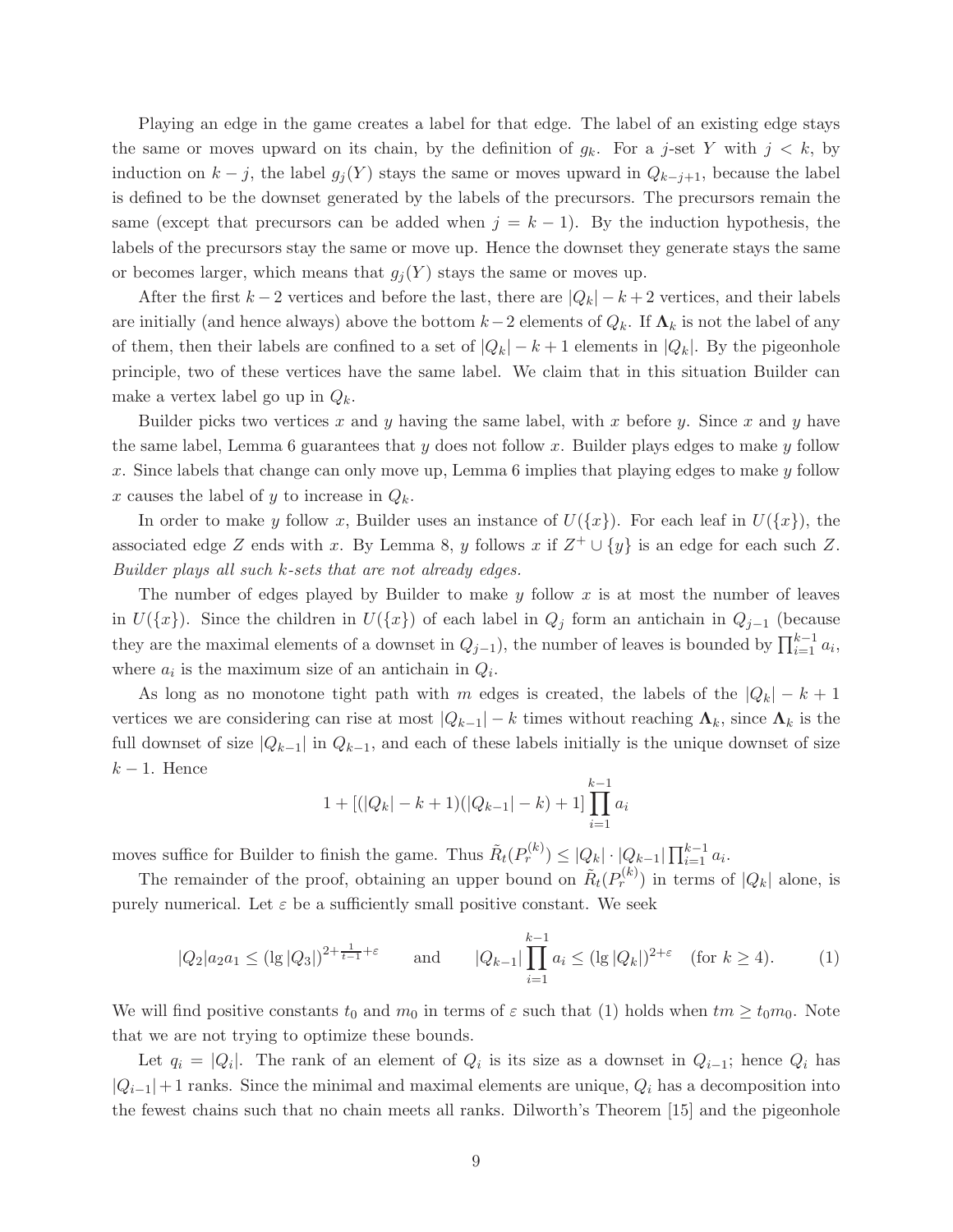principle then yield  $a_i \ge q_i/q_{i-1}$ , and hence  $a_i \le q_i \le a_i q_{i-1}$ . Since the subsets of a largest antichain in  $Q_i$  generate distinct downsets,  $q_{i+1} \geq 2^{a_i}$ , so  $a_i \leq \lg q_{i+1}$ . To bound  $q_{k-1} \prod_{i=1}^{k-1} a_i$  in terms of  $q_k$ , we need  $q_i$  to grow rapidly with i. Already we have lg  $q_{i+1} \ge q_i/q_{i-1}$  for  $i \ge 2$ , but we need better.

Consider first  $k = 3$ . The computation we use to prove the first part of (1) is

$$
q_2 a_2 a_1 = t m^t a_2 \le a_2 \left(\frac{m^{t-1}}{2\sqrt{t}}\right)^{t/(t-1)+\varepsilon} \le (\log q_3)^{2+\frac{1}{t-1}+\varepsilon}
$$

The first step follows from  $a_1 = t$  and  $q_2 = m^t$ . For the rightmost inequality, we noted  $a_2 \le \lg q_3$ above, and Theorem 1 gives  $m^{t-1}/2\sqrt{t} \leq \lg q_3$ .

The middle inequality reduces to  $t(2\sqrt{t})^{t/(t-1)+\varepsilon} \leq m^{\varepsilon(t-1)}$ . When  $m \geq 4^{1+2/\varepsilon}$ , this holds for  $t \geq 2$ . When  $(t-1)/\lg 4t \geq .5 + 2/\varepsilon$ , from  $t, m \geq 2$  we obtain

$$
t(2\sqrt{t})^{t/(t-1)+\varepsilon}\leq t(2\sqrt{t})^{2+\varepsilon}\leq (4t)^{2+\varepsilon/2}=2^{\varepsilon(2/\varepsilon+1/2)\lg 4t}\leq 2^{\varepsilon(t-1)}\leq m^{\varepsilon(t-1)}
$$

Hence if we let  $m_0 = 4^{1+2/\varepsilon}$  and let  $t_0$  be the solution to  $(t-1)/\lg 4t = .5+2/\varepsilon$ , then the inequality will hold whenever  $tm \geq t_0m_0$ , since that yields  $t \geq t_0$  or  $m \geq m_0$  when  $t, m \geq 2$ .

In order to prove the inequality of (1) for  $k \geq 4$ , it suffices to prove

$$
\prod_{i=1}^{k-1} q_i \le (\lg q_k)^{1+\varepsilon/2},\tag{2}
$$

.

because  $a_i \leq q_i$  implies  $q_{k-1} \prod_{i=1}^{k-1} a_i < (\prod_{i=1}^{k-1} q_i)^2$ . In the induction step, we use  $1 + \varepsilon/2 < 4$  to weaken the induction hypothesis, proving that  $\prod_{i=1}^{k-2} q_i \leq (\lg q_{k-1})^4$  implies (2). As a base step to start the induction, we prove the weaker statement for  $k = 3$ . The computation for this is

$$
q_2 q_1 = t m^{t+1} \le (m^{t-1}/t)^4 = (q_2/q_1)^4 \le a_2^4 \le (\lg q_3)^4,
$$

in which the only step needing further explanation is  $tm^{t+1} \n\t\leq (m^{t-1}/t)^4$ , which simplifies to  $(mt)<sup>5</sup> \leq m<sup>3t</sup>$ . This holds when  $t = 2$  and  $m \geq 32$ , or when  $t \geq 3$  and  $m \geq 4$ . It does not hold when  $t = m = 3$ , but the desired inequality  $tm^{t+1} \leq (q_2/q_1)^4$  does hold then. In any case, we obtain the desired inequality when  $tm \geq 64$ .

For the induction step, we first use  $q_i \leq a_i q_{i-1}$ , the induction hypothesis, and the fact that  $q_{k-1}$ (which exceeds  $t(m-1)$ ) is sufficiently large to compute

$$
\prod_{i=1}^{k-1} q_i \le a_{k-1} q_{k-2} \prod_{i=1}^{k-2} q_i < a_{k-1} \left( \prod_{i=1}^{k-2} q_i \right)^2 \le \lg q_k (\lg q_{k-1})^8 \le q_{k-1}^{\varepsilon/3} \lg q_k.
$$

Now let  $\beta = \prod_{i=1}^{k-1} q_i$ . We weaken  $\beta \le q_{k-1}^{\varepsilon/3}$  $\epsilon/3$ <sub>k−1</sub> lg q<sub>k</sub> to  $\beta \leq \beta$ <sup>ε/3</sup> lg q<sub>k</sub>. Rearranging to a bound on  $\beta$  now yields  $\beta \leq (\lg q_k)^{1/(1-\varepsilon/3)} \leq (\lg q_k)^{1+\varepsilon/2}$ , which completes the proof of (2) and the theorem.  $\Box$ 

The argument for the lower bound, presented next, is easier.

**Theorem 11.** With  $r > k$  and  $m = r - k + 1$ , we have  $\tilde{R}_t(P_r^{(k)}) \geq |Q_k|/(k \lg |Q_k|)$ .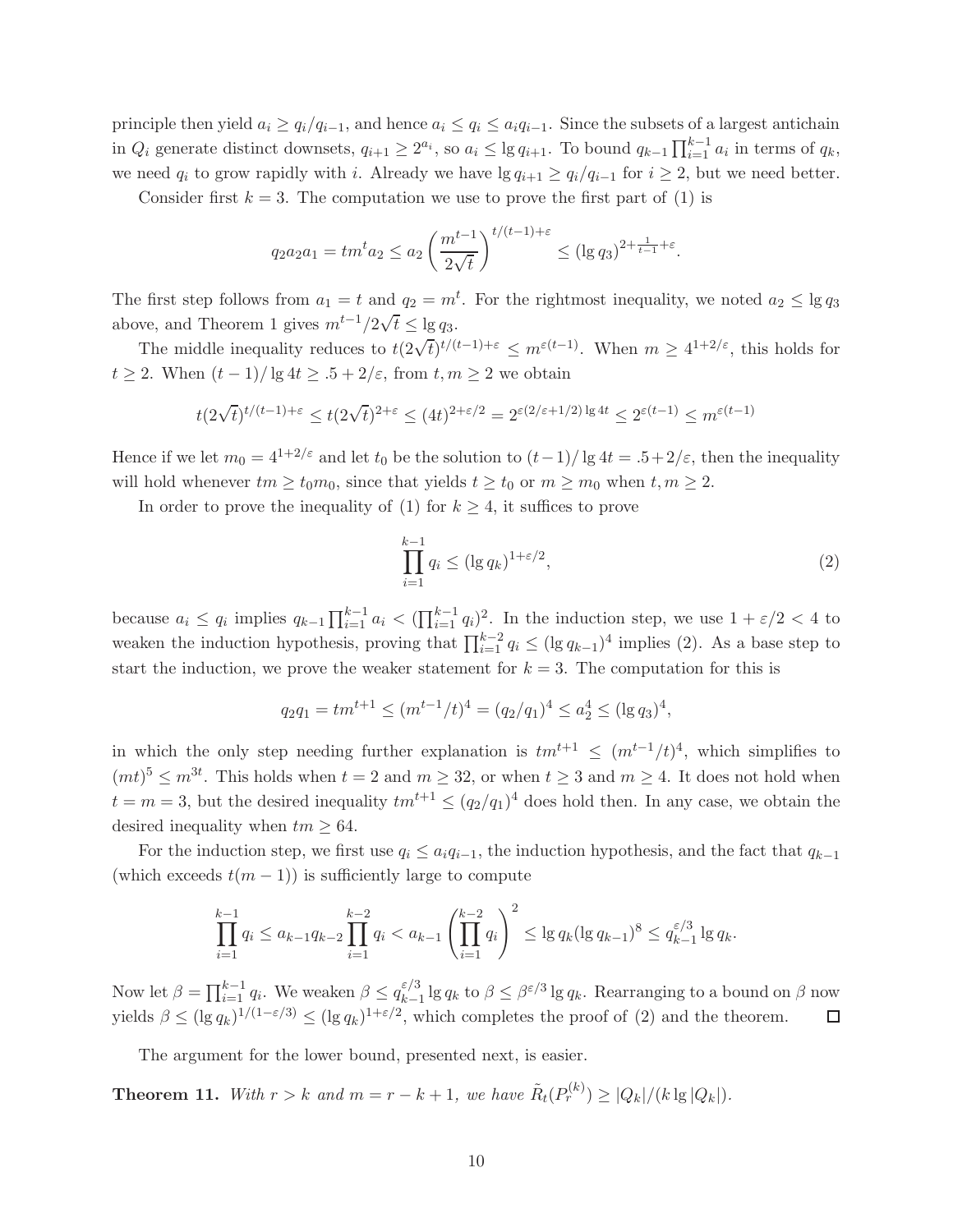*Proof.* With  $Q_1, \ldots, Q_k$  defined as before, we give a strategy for Painter. Let A be a maximumsized antichain in  $Q_k$ . We have noted that  $|A| \geq |Q_k|/|g|Q_k|$ . When Builder uses new vertices, Painter gives them distinct unused elements of A as labels. Since each edge played has k vertices, Painter can make such assignments for at least  $|A|/k$  edges.

Using these labels, Painter assigns labels to all  $j$ -sets in the set of vertices that have been used by Builder, for  $1 \leq j \leq k$ ; these labels remain unchanged thereafter. The label  $f_i(Y)$  assigned to a j-set Y is in  $Q_{k-j+1}$ . Thus the label of a k-set is in  $Q_1$ , and which chain it is on specifies the color to be used on the set if Builder plays it as an edge. Through the first  $|A|/k$  rounds, this will enable Painter to avoid making a monochromatic monotone copy of  $P_r^{(k)}$ .

The property needed for the labels is that if  $Y_1$  and  $Y_2$  are j-sets such that  $Y_1^+ = Y_2^-$  (or equivalently that  $Y_1 = Y^-$  and  $Y_2 = Y^+$  for some  $(j + 1)$ -set Y), then  $f_j(Y_1) \ngeq f_j(Y_2)$ . For  $j = 1$ , the labels of vertices are chosen as incomparable elements in  $Q_k$ , so this holds by construction no matter what order Builder uses to introduce vertices.

For  $1 \leq j \leq k-1$ , we define  $f_{j+1}$  from  $f_j$  (Builder defined  $g_j$  from  $g_{j+1}$  in the proof of the upper bound). Given a  $(j + 1)$ -set Y, consider Y<sup>-</sup> and Y<sup>+</sup>. Since  $(Y^-)^+ = (Y^+)^-$ , we are given  $f_j$  defined so that  $f_j(Y^-) \ngeq f_j(Y^+)$ . Hence some element of  $f_j(Y^+)$  is not in  $f_j(Y^-)$  (as downsets in  $Q_{k-j}$ ). Painter chooses any such element as the label  $f_{j+1}(Y)$ .

Now consider  $(j + 1)$ -sets  $Y_1$  and  $Y_2$  with  $Y_1^+ = Y_2^-$ . Both  $f_j(Y_2^+)$  and  $f_j(Y_2^-)$  are downsets in  $Q_{k-j}$ , and Painter chose  $f_{j+1}(Y_2) \in f_j(Y_2^+) - f_j(Y_2^-)$ . Hence the element  $f_{j+1}(Y_2)$  is not below anything in the downset  $f_j(Y_2^-)$ , including  $f_{j+1}(Y_1) \in f_j(Y_1^+) = f_j(Y_2^-)$ . This means  $f_{j+1}(Y_1) \nleq f_{j+1}(Y_2)$ , as needed for the process to continue.

We have now defined labels for all sets of at most  $k$  vertices among those used by Builder. The labels of k-sets lie in  $Q_1$  and hence are colors with heights. When Builder plays a k-set, the color used by Painter is the color in its label. When edges  $Y_1$  and  $Y_2$  are consecutive in a monotone tight path in color *i*, so  $Y_1^+ = Y_2^-$ , the property  $f_k(Y_1) \not\geq f_k(Y_2)$  implies that the height of the label in  $Q_1$  strictly increases. Since the chains in  $Q_1$  have only  $m-1$  elements, no monochromatic monotone copy of  $P_r^{(k)}$  occurs.  $\Box$ 

We restrict vertex labels to an antichain in  $Q_k$  because Builder has the power to introduce new vertices between old vertices, and when vertex  $x$  is to the left of vertex  $y$  Painter needs to find an element in the label of  $y$  that is not in the label of  $x$ . If the vertices were known in advance, then the vertex Ramsey result  $R_t(P_r^{(k)}) = |Q_k| + 1$  would already allow Painter to survive  $|Q_k|/k$  edges in the on-line game. On the other hand, our arguments also yield this result.

**Corollary 12** (Moshkovitz and Shapira [30]).  $R_t(P_r^{(k)}) = |Q_k| + 1$ .

Proof. When all vertices are known in advance, or when Builder is constrained to add vertices only at the high (i.e., right) end (as in the game studied by Fox et al. [22]), Painter can use all of  $Q_k$ as vertex labels, assigning them according to a linear extension, level by level. The initialization  $f_1({x}) \not\geq f_1({y})$  for any vertices x and y with x before y then holds. The rest of the proof is exactly the same, yielding a lower bound of  $|Q_k|/k$  for their game and requiring more than  $|Q_k|$ vertices to be played to force a monochromatic copy of  $P_r^{(k)}$ .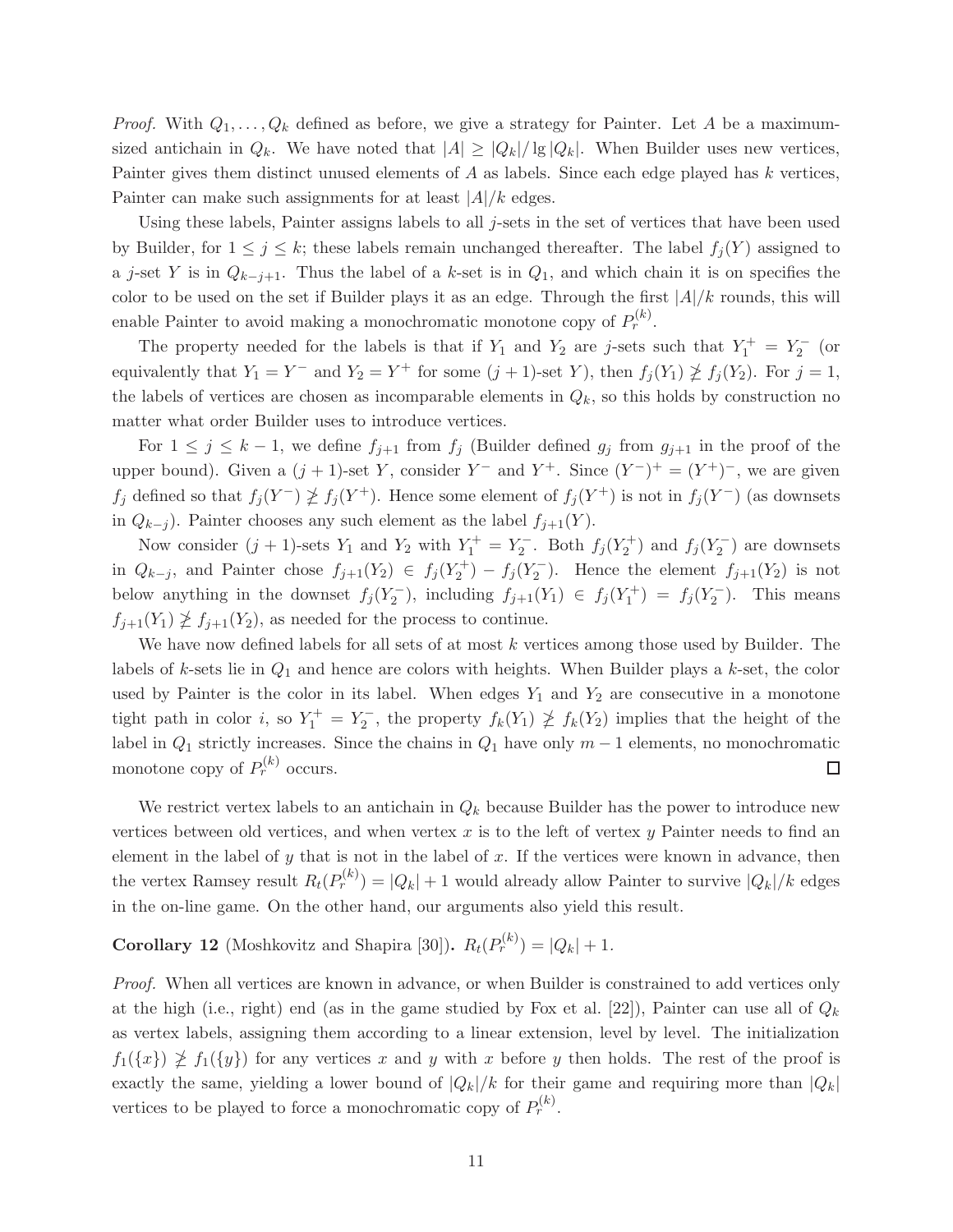Since the off-line situation is weaker for Builder, we must work harder for the upper bound. All the edges of  $\binom{[n]}{k}$ <sup>n</sup>|) will be played, with  $n = |Q_k| + 1$ . Painter knows that. If there is a *t*-coloring that avoids  $P_r^{(k)}$ , then Painter can prepare to play that coloring, no matter in what order we add the edges. We can allow the labels to be defined as in the on-line game as we add edges.

Initially, the labels are as at the start of the on-line game, as described in Remark 9. We imagine playing all the edges on the first  $|Q_k|$  vertices first. If  $\Lambda_k$  appears as a label on a vertex, then as observed in the proof of Theorem 10 there is an edge using the last vertex that when added forces  $P_r^{(k)}$ . If  $\Lambda_k$  does not appear, then among the first  $|Q_k|$  vertices there are vertices x and y (with y later than  $x$ ) having the same labels. Lemma 6 as edges are processed maintains that two vertices cannot have the same label when one follows the other. Lemma 8 guarantees that when all the edges are processed, all the edges that need to be played to make  $y$  follow  $x$  have been played. Hence such x and y cannot exist, and  $\Lambda_k$  must occur as a label on a vertex. □

Generalizing these results to  $\ell$ -loose k-uniform monotone paths is straightforward. The off-line value  $R_t(P_r^{k,\ell})$  was obtained by Cox and Stolee [12]; they related the value for  $\ell$ -loose paths to the value for tight paths. Translating their result into our notation, they proved

$$
R(P_{r_1}^{k,\ell},\ldots,P_{r_t}^{k,\ell})=\ell R(P_{r_1}^{(h)},\ldots,P_{r_t}^{(h)})+k-\ell h,
$$

specifying h to be the unique integer at least 2 such that  $\frac{h-2}{h-1} < \frac{k-\ell}{k} \leq \frac{h-1}{h}$ . Their inequalities for h reduce to  $h-1 < k/\ell \leq h$ , which says simply  $h = \lceil k/\ell \rceil$ . With this translation, it becomes clear that our extension of the on-line result from tight paths to  $\ell$ -loose paths yields their extension of the Moshkovitz–Shapira result in the same way that our result for tight paths yields the Moshkovitz– Shapira result (Corollary 12).

In generalizing our results to  $\ell$ -loose paths, the key point is that edges whose last vertices differ by less than  $\ell$  cannot belong to a common  $\ell$ -loose k-uniform monotone path. Again we discuss only the situation where all  $r_i$  are equal. Note that explicit bounds on  $|Q_h| \cdot |Q_{h-1}| \prod_{i=1}^{h-1} a_i$  in terms of  $|Q_h|$  and  $|Q_{h-1}|$  are given in Theorem 10 for  $h \geq 3$ , while  $|Q_2| \cdot |Q_1| a_1 = t^2 m^{t+1}$  when  $h = 2$ .

**Theorem 13.** Given  $k, \ell, m, t \in \mathbb{N}$  with  $t, m \geq 2$  and  $\ell \in [k]$ , let  $r = k + \ell(m-1)$ . Also let  $h = \lceil k/\ell \rceil$ and  $s = k - (h-1)\ell$ . With  $Q_j$  defined in terms of  $k, r, t$  as in the introduction,  $R_t(P_r^{k,\ell}) = \ell |Q_h| + s$ . Moreover, if  $\ell < k$  then  $|Q_h|/k \lg |Q_h| \leq \tilde{R}_t(P_r^{k,\ell}) \leq |Q_h| \cdot |Q_{h-1}| \prod_{i=1}^{h-1} a_i$ , where  $a_i$  denotes the size of a largest antichain in  $Q_i$ , while if  $\ell = k$  then  $|Q_1|/k \lg |Q_1| \leq \tilde{R}_t(P_r^{k,\ell}) \leq |Q_1| + 1$ .

*Proof.* (Sketch) The value  $\ell$  is the *shift*; in an  $\ell$ -loose k-uniform monotone path, it is the number of vertices at the beginning of an edge that are not included in the next edge.

Let Y<sup>-</sup> and Y<sup>+</sup> be obtained from a set Y with  $|Y| > \ell$  by deleting the last  $\ell$  and the first  $\ell$ elements, respectively. Note that s is the unique member of  $\ell$  congruent to k modulo  $\ell$ . Given j with  $1 \leq j \leq h$ , let  $j' = k - (h - j)\ell$ ; the values of  $j'$  are  $\{i \in [k]: i \equiv k \mod \ell\}$ .

Lower Bound (Painter strategy): Painter will assign labels to subsets of the vertices whose size is congruent to k modulo  $\ell$ . In particular, the label  $f_j(Y)$  will be in  $Q_{h-j+1}$  for each j'-set Y of vertices. As noted earlier, in  $Q_h$  there is an antichain of size at least  $|Q_h|/|Q_{h-1}|$ . Painter initially fixes a largest antichain A in  $Q_h$  and uses distinct elements of A to name the vertices as they are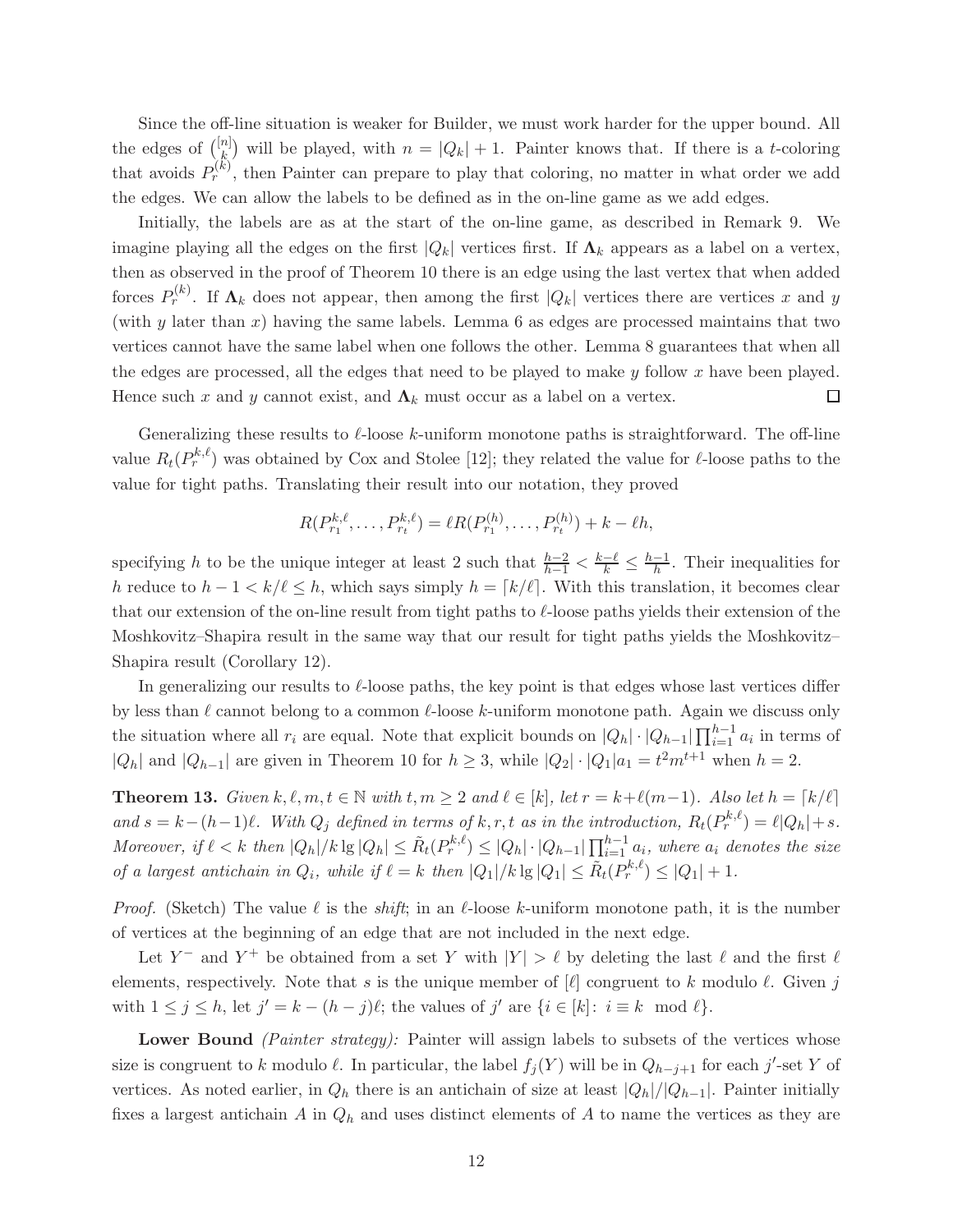introduced by Builder. The smallest sets given labels by Painter have size  $s$ . For each  $s$ -set  $Y$ , let  $f_1(Y)$  be the element of A that Painter used to name its rightmost vertex.

For  $1 \leq j \leq h$ , again we need  $f_j(Y_1) \not\geq f_j(Y_2)$  for j'-sets  $Y_1$  and  $Y_2$  such that there exists Y with  $Y_1 = Y^-$  and  $Y_2 = Y^+$ . Note that such a set Y may be introduced after later moves by Builder's introduction of new vertices. However, if  $Y_1$  and  $Y_2$  have the same highest vertex, then this can never occur, and Painter can have the same label on  $Y_1$  and  $Y_2$ .

For  $1 \leq j \leq h-1$ , define  $f_{j+1}$  from  $f_j$  by letting  $f_{j+1}(Y)$  be any element of  $f_j(Y^+)$  not in  $f_j(Y^-)$ . The inductive proof of the needed property  $f_j(Y_1) \not\geq f_j(Y_2)$  is the same as in Theorem 11. The Painter strategy is as defined there: the resulting labels of k-sets under  $f_k$  lie in  $Q_1$ , and the color used by Painter on an edge played by Builder is the color of the chain containing its label. Since heights must strictly increase along  $\ell$ -loose k-uniform paths, no monochromatic copy of  $P_r^{k,\ell}$ occurs. Painter can survive any  $a_h/k$  edges, where  $a_h = |A|$ .

In a restricted version of the game where Builder must add vertices in order from low to high, or where the vertices are specified in advance, Painter can use all elements of  $Q_h$  as vertex names (in the order of a linear extension of  $Q_h$ ). Furthermore, Painter can then use the same name on  $\ell$ consecutive vertices, since edges whose highest vertices differ by less than  $\ell$  cannot belong to the same copy of  $P_r^{k,\ell}$ , and no vertices will be inserted between two already having names. In addition, the first  $s - 1$  vertices receive no names from  $Q_h$ , since the smallest sets needing labels have size s. Again the process proceeds: s-sets receive as label the element of  $Q_h$  assigned to their highest vertex. Note that if  $|\max Y_2 - \max Y_1| < \ell$ , then  $Y_1$  and  $Y_2$  can never be extended leftward to edges in the same copy of  $P_r^{k,\ell}$ . In this way, Painter can survive  $\ell |Q_h| + s - 1$  vertices. Hence  $R_t(P_r^{k,\ell}) \ge \ell |Q_h| + s$ , as in [12].

**Upper Bound** (Builder strategy): Builder uses  $\ell |Q_h| + s$  vertices, assigning labels to sets whose size is congruent to k modulo  $\ell$ , down to size s. Actually, Builder assigns labels only to sets whose last s vertices are consecutive, called *basic* sets; Builder also plays only basic edges. Henceforth consider only basic sets. Note that there are  $\ell |Q_h| + 1$  basic sets of size s.

Builder assigns a label in  $Q_1$  to edges and a label in  $Q_{h-j+1}$  to the sets of size j' for  $h > j \ge 1$ (note that  $j' = j$  when  $\ell = 1$ ). For an edge Y with color i in G, the label  $g_h(Y)$  is the element of height p on the *i*th chain in  $Q_1$ , where p is the number of edges in the longest  $\ell$ -loose k-uniform monotone path with last edge Y in the current colored hypergraph. For  $h > j \geq 1$ , the precursors of a j'-set Y are the  $(j' + \ell)$ -sets obtained by adding  $\ell$  elements to Y that are smaller than the least element of Y; that is, the precursors are the sets Z such that  $Z^+ = Y$ .

With these generalizations of earlier definitions, the definitions of  $g_j$  for  $1 \leq j \leq h$  and the relation of "follows" are the same as in Definitions 4 and 5. In particular, note that if  $Y_2$  follows  $Y_1$ , then the rightmost element of  $Y_2$  must be at least  $\ell$  positions to the right of the rightmost element of Y<sub>1</sub>. The statement and proof of Lemma 6 are the same, except that  $g_k$  and  $Q_{k-j+1}$  generalize to  $g_h$  and  $Q_{h-j+1}$ , and  $\binom{[n]}{i}$  $\binom{n}{j}$  becomes  $\binom{[n]}{j'}$  $j'$ ). In Definition 7 and Lemma 8 we generalize *j*-set and  $(j + 1)$ -set to basic j'-set and basic  $(j' + \ell)$ -set, and again k generalizes to h in various subscripts.

Now Remark 9 and Theorem 10 also generalize naturally to yield  $\tilde{R}_t(P_r^{k,\ell}) \leq |Q_h| \cdot |Q_{h-1}| \prod_{i=1}^{h-1} a_i$ for  $\ell < k$  (or equivalently  $h \geq 2$ ). Note that the labels  $\mathbf{V}_h^0, \ldots, \mathbf{V}_h^{h-2}$  of the chain at the bottom of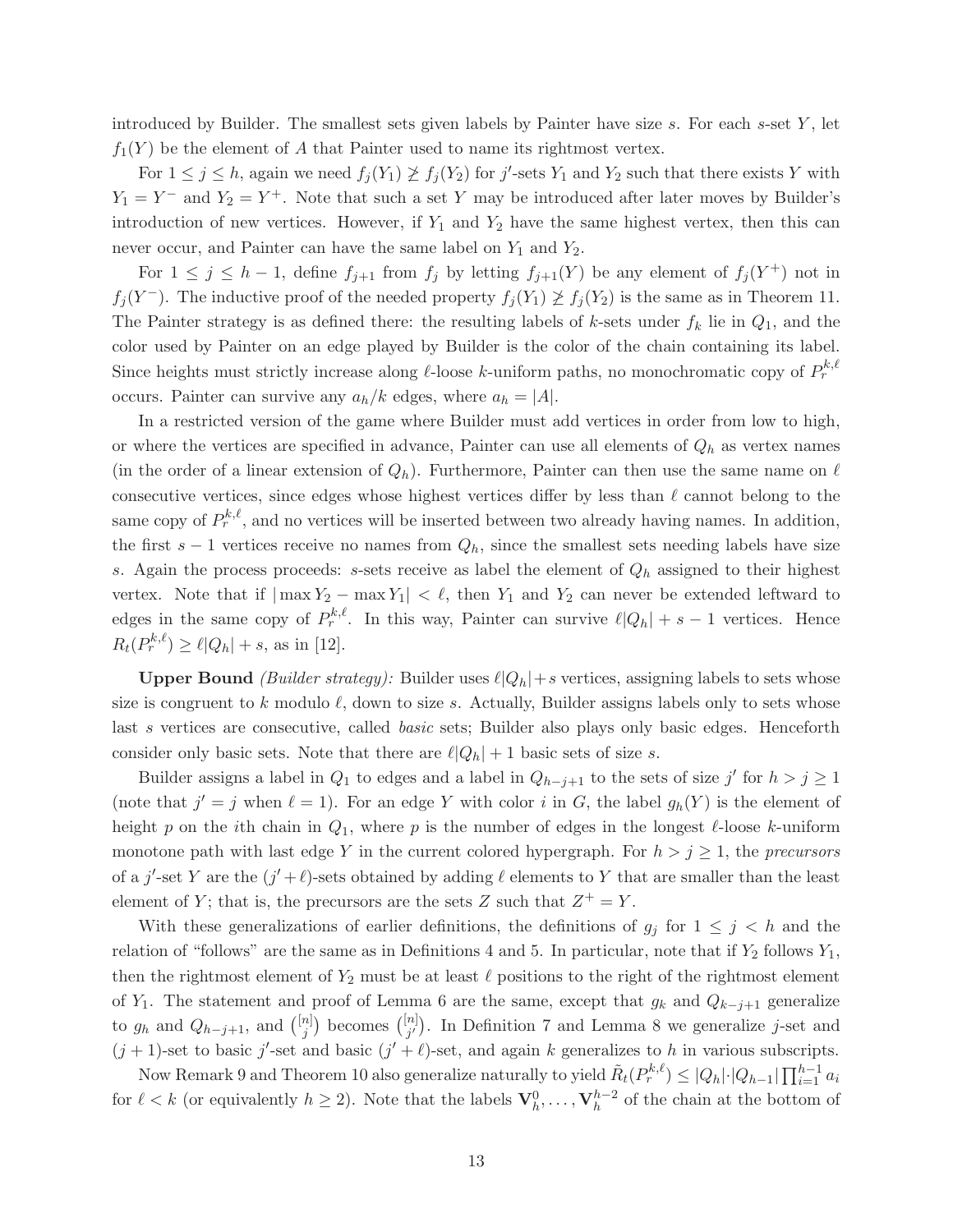$Q_h$  are assigned to the first  $(h-1)\ell$  basic sets of size s, where each label is used on s-sets starting at  $\ell$  consecutive values. For  $0 \leq i \leq (h-1)\ell - 1$ , the set  $[i+1, i+s] \in \binom{[n]}{s}$  ${s}^{[n]}_{s}$ ) is assigned label  ${\bf V}_h^{\lfloor i/\ell \rfloor}$  $h^{\iota/\iota}$ . These labels never change, since no edge can be played ending at one of these sets.

In particular, the s-set  $[(h-2)\ell+1,(h-2)\ell+s]$  and all subsequent s-sets initially have the label  $V_h^{h-2}$ . Since they never go down, they always avoid the bottom  $h-2$  labels in  $Q_h$  and the top label  $\Lambda_h$ , as long as none of them becomes  $\Lambda_h$ . Among these, Builder considers restricted basic s-sets, having the form  $[i\ell + 1, i\ell + s]$  with  $h - 2 \leq i \leq |Q_h| - 1$ . There are  $|Q_h| - h + 2$  such sets, and their labels are confined to a set of  $|Q_h| - h + 1$  labels in  $Q_h$ . Therefore, when Builder is ready to move the pigeonhole principle guarantees that some label in  $Q_h$  is assigned to at least two restricted basic s-sets. This guarantees the existence of two basic s-sets  $X$  and  $Y$  with the same label whose rightmost vertices differ by at least  $\ell$ . By the generalization of Lemma 6, Y does not follow X. Builder can then play edges as guaranteed by the generalization of Lemma 8 to make Y follow X, which as in Theorem 10 makes the label of Y go up. A label can increase at most  $|Q_{h-1}| - h$  times before reaching  $\Lambda_h$ .

Hence Builder can play to force an s-set Z with label  $\Lambda_h$  whose highest element is at most  $\ell(|Q_h| - 1) + s$ . As in Theorem 10, some  $(k - \ell)$ -set Y ending with Z will then have label  $(m - \ell)$  $1, \ldots, m-1$ , the top element of  $Q_2$ . Since  $n = \ell |Q_h| + s$ , there remain  $\ell$  vertices beyond Z. By playing the k-set consisting of Y and the last  $\ell$  vertices, Builder wins.

Since in fact the label of the leftmost restricted basic s-set never changes, the number of edges played is at most

$$
1+[(|Q_h| - h + 1)(|Q_{h-1}| - h) + 1]\prod_{i=1}^{h-1} a_i,
$$

which for  $h \geq 2$  is at most  $|Q_h| \cdot |Q_{h-1}| \prod_{i=1}^{h-1} a_i$ . Note, however, that since Builder used only  $\ell |Q_h| + s$  vertices, we have  $R_t(P_r^{k,\ell}) = \ell |Q_h| + s$ . In the case  $h = 1$  (that is,  $\ell = s = k$ ), Builder simply plays the basic edges (intervals)  $[ik+1,(i+1)k]$  for  $0 \le i \le |Q_1|$ . Since  $[i'k+1,(i'+1)k]$ follows  $[ik + 1, (i + 1)k]$  whenever  $i < i'$ , Painter is forced to use distinct colors on the edges and loses. This gives the desired upper bounds on  $R_t(P_r^{k,\ell})$  and  $\tilde{R}_t(P_r^{k,\ell})$  for  $\ell = k$ .  $\Box$ 

#### 4 Directed Graphs

The ordered Ramsey problem can be described using directed graphs and hypergraphs. An orientation of an edge is a permutation of its vertices. An ordered hypergraph can be viewed as a directed hypergraph in which the orientation of each edge is the permutation inherited from the vertex ordering. In particular, an ordered tight path is a directed hypergraph in which the edges are the k-sets of consecutive vertices, oriented in increasing order in each edge. In a general k-uniform directed hypergraph,  $k$ -sets may appear up to  $k!$  times, once with each orientation.

When Builder has the power to play edges of a general directed hypergraph in seeking to force a monochromatic directed tight path, Painter can follow a strategy like that above, using an antichain in  $Q_k$  for vertex labels. All oriented j-tuples must be labeled, for  $1 \leq j \leq k$ , so the lower bound will be  $|Q_k|/(k \lg |Q_k|)$ .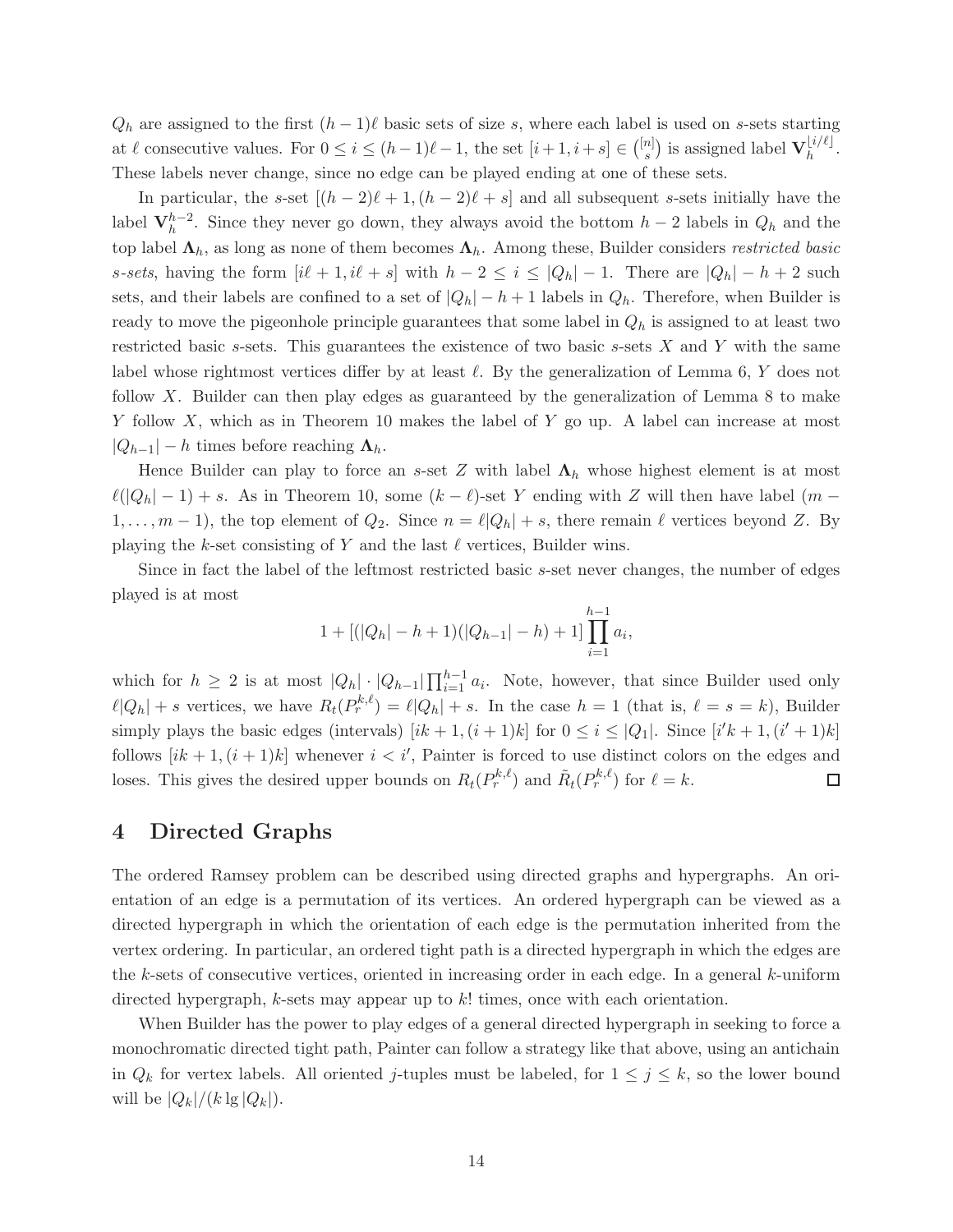Let us consider this problem in the off-line setting for  $k = 2$ . Hence we are seeking the size Ramsey number of the directed path  $P_{m+1}$  in the model where arbitrary host digraphs are allowed. The trivial upper bound is again  $\binom{m^{t}+1}{2}$ , achieved by playing increasing edges for all pairs on  $R_t(P_{m+1})$  vertices in the ordered setting. For the off-line model, Builder is weaker, and we obtain a better lower bound than for the on-line game.

**Theorem 14.** In the setting of directed graphs,  $\hat{R}_t(P_{m+1}) \geq { |B| + 1 \choose 2}$  $\binom{+1}{2}$ , where B is the family of elements in  $\{0,\ldots,m-1\}^t$  with sum  $\lfloor (m-1)t/2 \rfloor$ . As noted in Theorem 2,  $|B| \geq \frac{2}{3}m^{t-1}/\sqrt{t}$ .

*Proof.* A graph with fewer than  $\binom{|B|+1}{2}$  $\binom{+1}{2}$  edges is  $(|B|-1)$ -degenerate and hence  $|B|$ -colorable. Hence we may suppose that the underlying undirected graph of the host digraph is  $|B|$ -colorable. Painter specifies a proper vertex coloring whose colors correspond to the elements of  $B$ . Each vertex  $v$  has a label  $a(v) \in B$ , and adjacent vertices always have distinct labels. As in Theorem 2, Painter can choose for each (directed) edge uv a color i such that  $a_i(v) > a_i(u)$ . Again at every vertex w the length of any path in color i reaching w is at most  $a_i(w)$ , since the ith coordinate strictly increases  $\Box$ along paths whose edges have color i.

The off-line size Ramsey problem for paths in digraphs (with  $t = 2$ ) was also studied by Ben-Eliezer, Krivelevich, and Sudakov [5]. They considered a model where Builder can present only oriented graphs (no 2-cycles) and a model where Builder can present any digraph, yielding size Ramsey numbers  $S_{ori}$  and  $S_{dir}$  respectively. Note that  $S_{dir} \leq S_{ori}$  when the parameters are equal.

For the general digraph model, which we considered above, the arguments of [5] yield the following bounds:

$$
\left(\frac{m+1}{3t-3}\right)^{2t-2} \le S_{dir} \le 4(m+1)^{2t-2}.
$$

Since they focus on constant t, they state the result as  $S_{dir} = \Theta(m^{2t-2})$ . Since  $|B| \ge \frac{2}{3}m^{t-1}/\sqrt{t}$ , our lower bound strengthens theirs.

Their lower bound for  $S_{ori}$  is higher than their upper bound for  $S_{dir}$  (Bucic, Letzter, and Sudakov [7] improved their upper bound on  $S_{ori}$ ). They prove

$$
C_1(t) \frac{(m+1)^{2t-2} (\log(m+1))^{\frac{1}{t-1}}}{(\log \log(m+1))^{\frac{t+1}{t-1}}} \leq S_{ori} \leq C_2(m+1)^{2t-2} (\log(m+1))^2
$$

where  $C_2$  is an absolute constant, but  $C_1(t)$  depends on t. They require

$$
C_1(t) < \frac{C^{1/(t-1)}}{8(2t-2)^{t-1}(16(t-1)^2)^t}
$$

for some absolute constant C. Therefore, their lower bound is at most

$$
\frac{1}{(2t)^{3t}} \frac{(m+1)^{2t-2} (\log(m+1))^{\frac{1}{t-1}}}{(\log \log(m+1))^{\frac{t+1}{t-1}}},
$$

which remains smaller than ours when t grows faster than  $\sqrt{\log \log m}$ .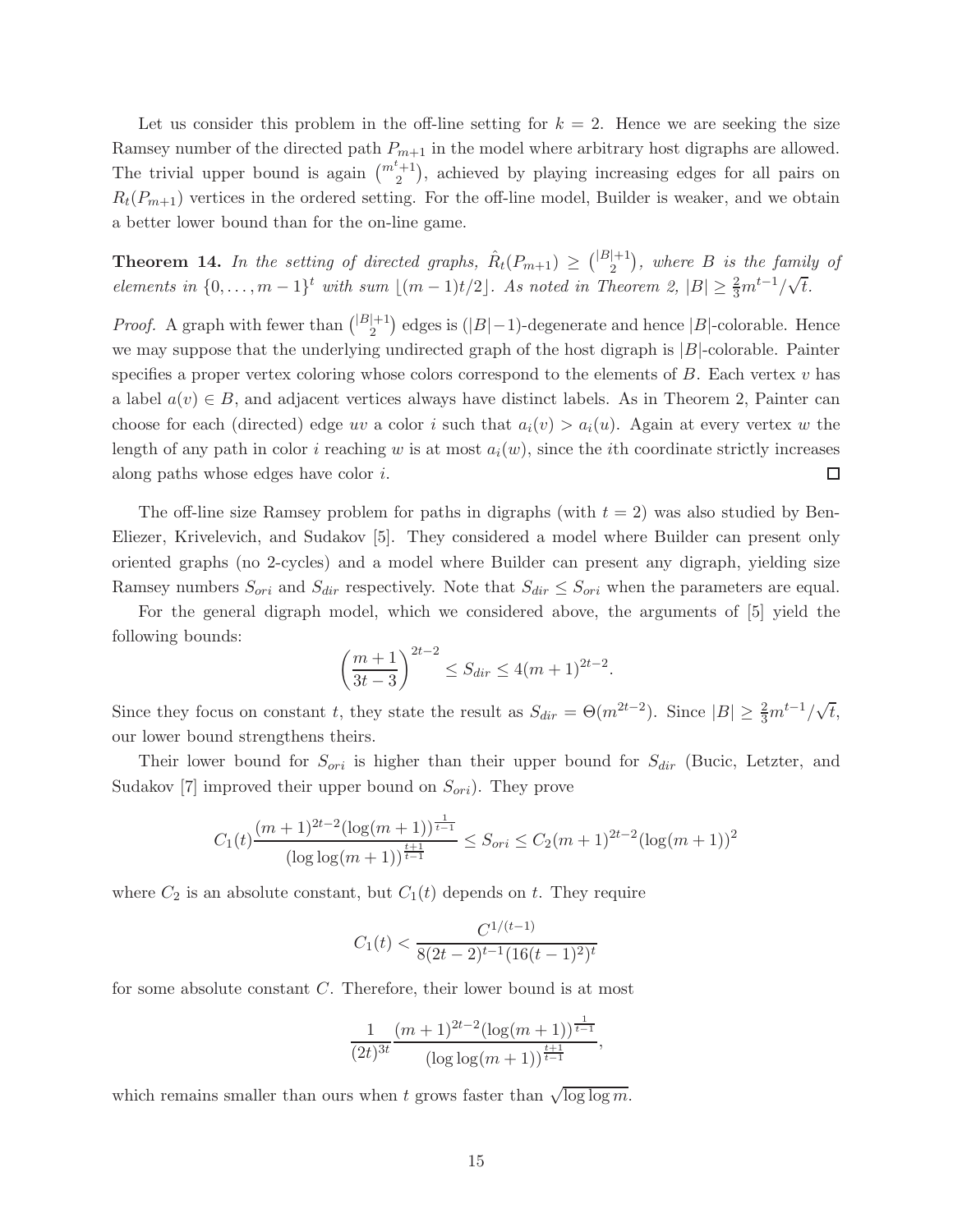# References

- [1] V. B. Alekseev, The number of monotone k-valued functions. (Russian) Problemy Kibernet. 28 (1974), 5–24, 278; correction, ibid. 29 (1974), 248.
- [2] M. Balko, J. Cibulka, K. Král, and J. Kynčl, Ramsey numbers of ordered graphs, preprint available as arXiv:1310.7208.
- [3] J. Beck, On size Ramsey number of paths, trees and cycles I. J. Graph Th. 7 (1983), 115–130.
- [4] J. Beck, Achievement games and the probabilistic method. In *Combinatorics, Paul Erdős is eighty*, Vol. 1, 51–78, Bolyai Soc. Math. Stud., J´anos Bolyai Math. Soc., Budapest, 1993.
- [5] I. Ben-Eliezer, M. Krivelevich, and B. Sudakov, The size Ramsey number of a directed path. J. Combin. Th. (B) 102 (2012), 743–755.
- [6] B. Bollob´as, Random graphs (Second edition). Cambridge Studies in Advanced Mathematics, 73. Cambridge University Press, Cambridge, 2001.
- [7] M. Bucić, S. Letzter, and B. Sudakov, Monochromatic paths in random tournaments, preprint.
- [8] J. Butterfield, T. Grauman, W.B. Kinnersley, K.G. Milans, C. Stocker, and D.B. West, On-line Ramsey theory for bounded degree graphs. Electron. J. Combin. 18 (2011), no. 1, Paper 136, 17 pp.
- [9] D. Conlon, On-line Ramsey numbers. SIAM J. Discrete Math. 23 (2009), 1954–1963.
- [10] D. Conlon, J. Fox, C. Lee, and B. Sudakov, Ordered Ramsey numbers. J. Combin. Th. (B) 122 (2017), 353–383. preprint available as arXiv:1410.5292.
- [11] D. Conlon, J. Fox, and B. Sudakov, Hypergraph Ramsey numbers. *J. Amer. Math. Soc.* 23 (2010), 247–266.
- [12] C. Cox and D. Stolee, Ordered Ramsey numbers of loose paths and matchings. Discrete Math. 339 (2016), 499–505.
- [13] J. Cyman and T. Dzido, A note on on-line Ramsey numbers for quadrilaterals. Opuscula Math. 34 (2014), 463–468.
- [14] J. Cyman, T. Dzido, J. Lapinskas, and A. Lo, On-line Ramsey numbers of paths and cycles. Electron. J. Combin. 22 (2015), no. 1, Paper 1.15, 32 pp.
- [15] R.P. Dilworth, A decomposition theorem for partially ordered sets. Ann. of Math. (2) 51, (1950), 161– 166.
- [16] A. Dudek and P. Pralat, An alternative proof of the linearity of the size-Ramsey number of paths, Combin. Probab. Comput., 24(3) (2015), 551-555.
- [17] A. Dudek and P. Pralat, On some multicolour Ramsey properties of random graphs, SIAM J. Discrete Math., 31 (2017), no. 3, 2079–2092.
- [18] D. Duffus, H. Lefmann, and V. Rödl, Shift graphs and lower bounds on Ramsey numbers  $r_k(l;r)$ . Discrete Math. 137 (1995), 177–187.
- [19] P. Erdős, R. J. Faudree, C. C. Rousseau, and R. H. Schelp, The size Ramsey number, *Periodica Math*ematica Hungarica 9 (1978), 145–161.
- [20] P. Erdős and G. Szekeres, A combinatorial problem in geometry, Compositio Math. 2 (1935), 463–470.